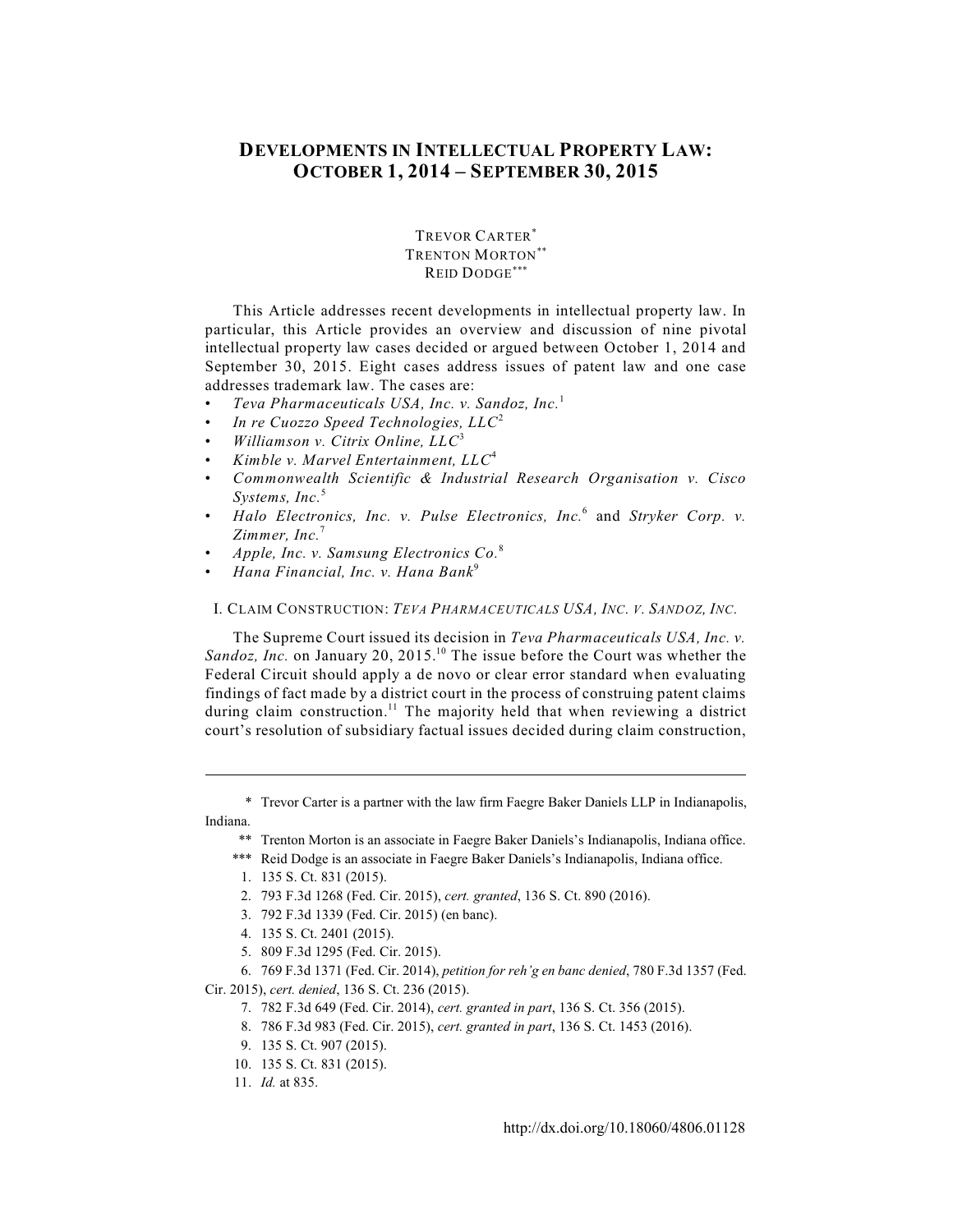the Federal Circuit must apply a clear error standard.<sup>12</sup> Justice Thomas authored a dissenting opinion that Justice Alito joined.<sup>13</sup>

### *A. The Majority Opinion*

In the majority opinion, authored by Justice Breyer, the Supreme Court held the proper standard of review for factual findings made by a district court during the process of construing patent claims is clear error, not de novo.<sup>14</sup>

The dispute between Teva and Sandoz centered on the meaning of the words "molecular weight" appearing in a patent claim.<sup>15</sup> Teva owned the relevant patent, which covered a method of manufacturing the drug Copaxone, used to treat multiple sclerosis.<sup>16</sup> Teva sued Sandoz for infringing the patent by manufacturing a generic version of the drug.<sup>17</sup> The active ingredient in Copaxone, "copolymer-1," is comprised of molecules with varying sizes.<sup>18</sup> The relevant claim includes a limitation "molecular weight of 5 to 9 kilodaltons."<sup>19</sup>

Sandoz argued the "molecular weight" limitation did not satisfy the definiteness requirement set out in 35 U.S.C. § 112  $\P$  2.<sup>20</sup> The district court, after evaluating evidence from expert witnesses, concluded the term was sufficiently definite because a person of skill in the art would understand that the term should be evaluated using the first of three different calculation methods that were known in the field and that Sandoz argued caused the term to be indefinite.<sup>21</sup>

On appeal, the Federal Circuit disagreed with the district court and found the term "molecular weight" indefinite. $^{22}$  In doing so, the Federal Circuit reviewed all aspects of the district court's claim construction under a de novo standard, including findings of subsidiary fact.<sup>23</sup> Teva filed a petition for certiorari to the Supreme Court, arguing the Federal Circuit applied the wrong standard when evaluating the district court's subsidiary findings of fact.<sup>24</sup>

The opinion of the Court began with a discussion of Federal Rule of Civil Procedure ("FRCP")  $52(a)(6)$ , which states that a court of appeals "must not.. . set aside" a district court's "[f]indings of fact" unless they are "clearly erroneous."<sup>25</sup> The Court explained that "[i]n our view, this rule and the standard

- 12. *Id.*
- 13. *Id.* at 844.
- 14. *Id.* at 835.
- 15. *Id.*
- 16. *Id.*
- 17. *Id.*
- 18. *Id.*
- 19. *Id.*
- 20. *Id.* at 835-36.
- 21. *Id.* at 836.
- 22. *Id.*
- 23. *Id.*
- 24. *Id.*
- 25. *Id.*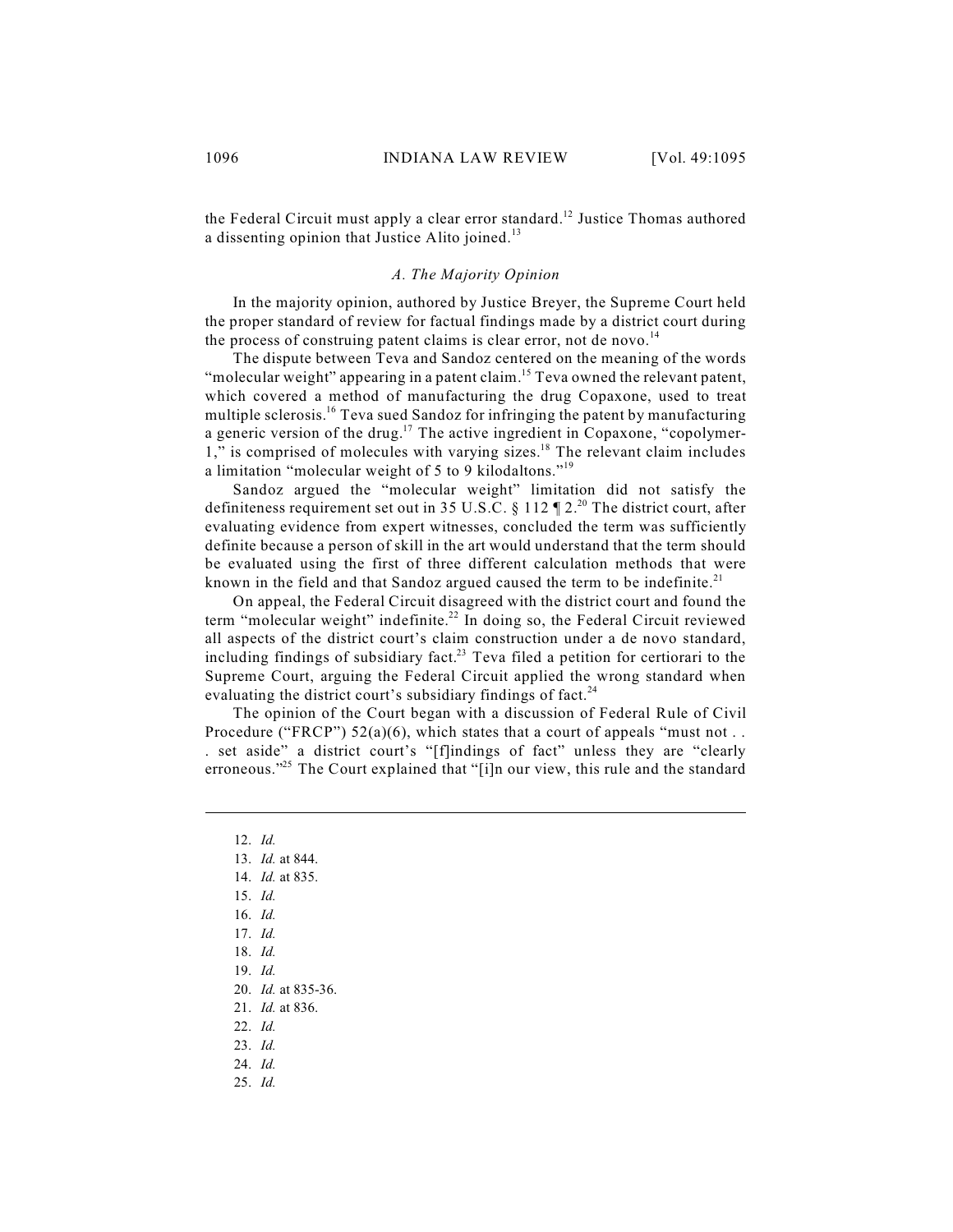it sets forth must apply when a court of appeals reviews a district court's resolution of subsidiary factual matters made in the course of its construction of a patent claim."<sup>26</sup> According to the Court, the rule "does not make exceptions or purport to exclude certain categories of factual findings from the obligation of a court of appeals to accept a district court's findings unless clearly erroneous."<sup>27</sup>

Nor did the Court's decision in *Markman v. Westview Instruments, Inc.*, 28 create any such exception.<sup>29</sup> The Court stated that its decision in *Markman* (i.e., that claim construction is an issue of law) did not create an exception under which factual findings underlying a claim construction ruling should be exempt from the clear error review standard set out in FRCP  $52(a)$ .<sup>30</sup> The Court also cited practical considerations favoring the clear error standard—given the technical nature of patent law,

[a] district court judge who has presided over, and listened to, the entirety of a proceeding has a comparatively greater opportunity to gain . . . familiarity [with the specific scientific problems and principles at issue] than an appeals court judge who must read a written transcript or perhaps just those portions to which the parties have referred. $31$ 

The Court also addressed Sandoz's arguments that "claim construction mostly consists of construing a set of written documents that do not give rise to subsidiary factual disputes" and that it is often difficult to separate "factual" from "legal" questions.<sup>32</sup> The Court noted even if it could ignore the mandate of FRCP 52(a), it would not find these arguments convincing because appellate courts "have long found it possible to separate factual from legal matters."<sup>33</sup> Nor was the Court concerned that a clear error requirement for review of subsidiary findings of fact would cause uniformity problems.<sup>34</sup>

The Court also addressed the argument raised by the dissent "that claim construction does not involve any 'factfinding,' or, if it does, claim construction factfinding is akin to the factfinding that underlies our interpretation of statutes.<sup>355</sup> The majority explained that this argument runs afoul of the Supreme Court's decision in *Markman*, which specifically referenced the "evidentiary underpinnings" of claim construction and courts must sometimes make "credibility judgments" about witnesses during claim construction.<sup>36</sup> Nor was the majority compelled by the argument that factfinding relating to claim

<sup>26.</sup> *Id.* 

<sup>27.</sup> *Id.* at 837 (quoting Pullman-Standard v. Swint, 456 U.S. 273, 287 (1982)).

<sup>28.</sup> 517 U.S. 370 (1996).

<sup>29.</sup> *Teva Pharm.*, 135 S. Ct. at 837.

<sup>30.</sup> *Id.* at 838.

<sup>31.</sup> *Id.* 

<sup>32.</sup> *Id.* at 839.

<sup>33.</sup> *Id.* 

<sup>34.</sup> *Id.* 

<sup>35.</sup> *Id.* at 840.

<sup>36.</sup> *Id.* (citing Markman v. Westview Instruments, Inc., 517 U.S. 370, 389-90 (1996)).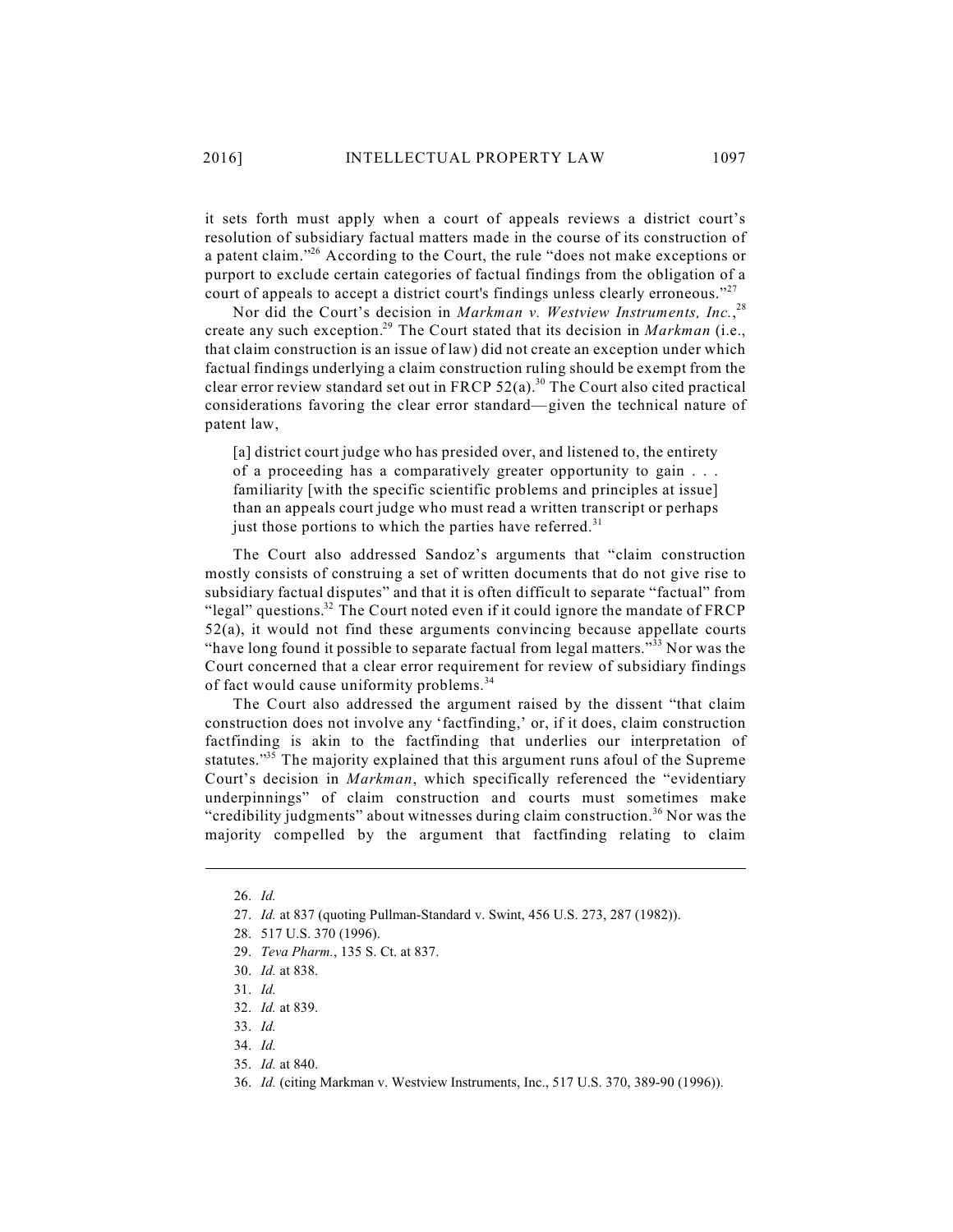construction is akin to the factfinding relating to statutory interpretation, which should compel the conclusion that the Court should apply a de novo review standard. $37$  The Court explained the audiences for statutes and patent claims are decidedly different, as are the parties that consider the relevant facts before Congress enacts a statute or a patent issues. $38$  Accordingly, the Court reasoned "it is not surprising that this Court has never previously compared patent claim construction in any here relevant way to statutory construction."<sup>39</sup>

Under this framework, having decided that subsidiary factual findings made during claim construction should be considered under a "clear error" standard, the Court then undertook to "explain *how* the rule must be applied in that context."<sup>40</sup> The Court stated that "[a]s all parties agree, when the district court reviews only evidence intrinsic to the patent (the patent claims and specifications, along with the patent's prosecution history), the judge's determination will amount solely to a determination of law, and the court of appeals will review that construction *de* novo.<sup>341</sup> However, where the district court "look[s] beyond the patent's intrinsic evidence" and "consult[s] extrinsic evidence in order to understand, for example, the background science or the meaning of a term in the relevant art during the relevant time period," the appellate court should apply the clear error standard on review. 42

The majority opinion concluded by finding that the Federal Circuit erred by not applying the clear error standard when evaluating the district court's findings of fact relating to testimony of expert witnesses about the disputed claim term.<sup>43</sup> The Court therefore vacated the Federal Circuit's judgment and remanded for further proceedings. 44

### *B. Justice Thomas's Dissent Joined by Justice Alito*

In the dissenting opinion authored by Justice Thomas and joined by Justice Alito, the dissenters argued the issue in this case was not whether FRCP  $52(a)(6)$ requires findings of fact to be considered under the clear error standard, but whether claim construction even involves any findings of fact.<sup>45</sup> The dissenters analogized patents to deeds and statutes, and concluded that "[b]ecause the skilled artisan inquiry in claim construction more closely resembles determinations categorized as 'conclusions of law' than determinations categorized as 'findings of fact," they "would hold that it falls outside the scope of Rule  $52(a)(6)$  and is

- 44. *Id.* at 843.
- 45. *Id.* at 844 (Thomas, J., dissenting).

<sup>37.</sup> *Id.* 

<sup>38.</sup> *Id.* 

<sup>39.</sup> *Id.*

<sup>40.</sup> *Id.* (emphasis in original).

<sup>41.</sup> *Id.* at 841.

<sup>42.</sup> *Id.*

<sup>43.</sup> *Id.* at 842-43.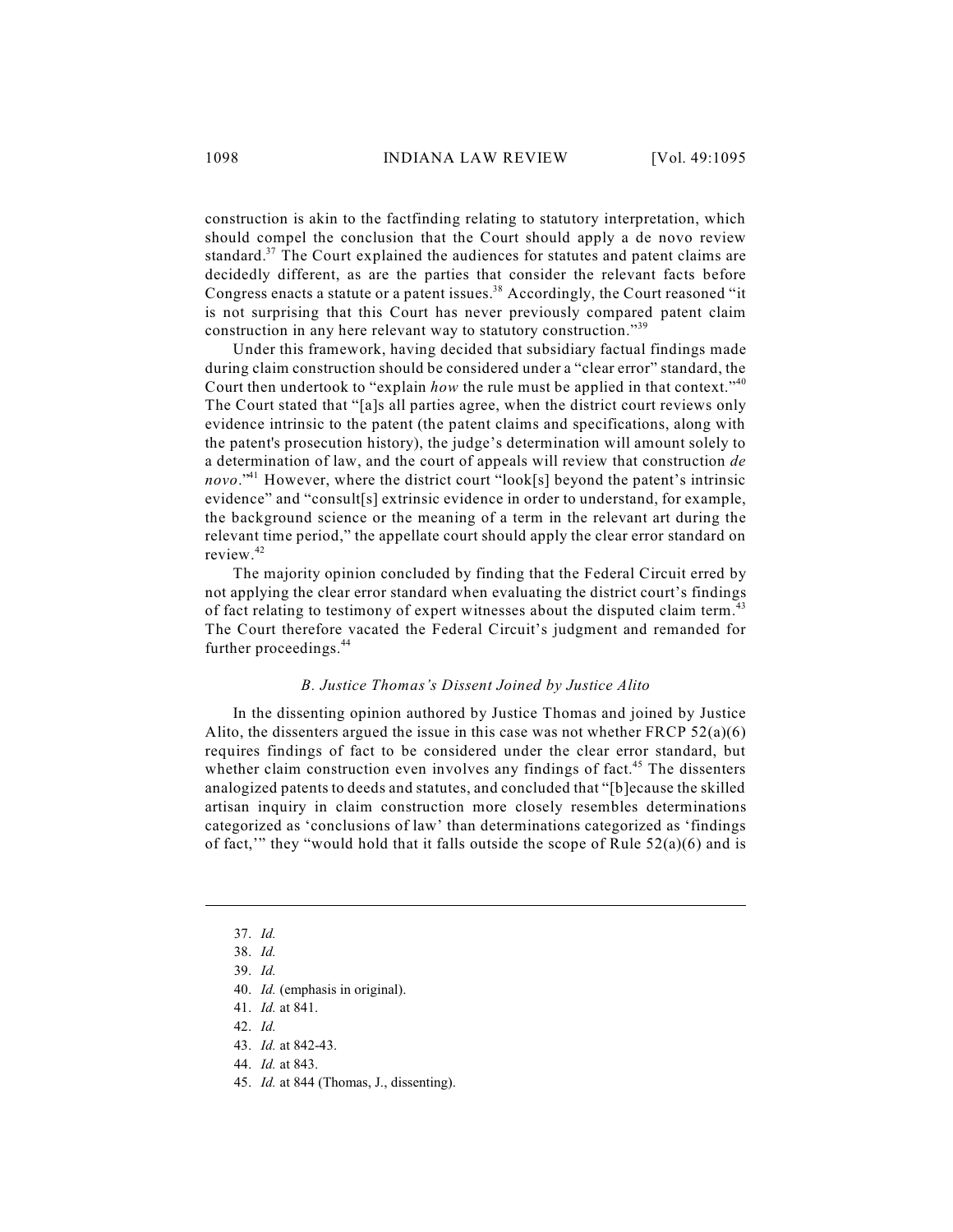subject to *de novo* review."<sup>46</sup> The dissenters also disagreed with the majority's finding that subsidiary determinations by a district court during claim construction are, in actuality, findings of fact. $47$  They further took issue with the majority's characterization of the district court as being the most properlypositioned judicial actor to decide the issues in question relating to claim construction.<sup>48</sup> The dissenters noted the appellate courts are better suited to ensure uniformity throughout the district courts, and rule-of-law and uniformity considerations outweigh the principle that a district court has "special competence" relating to evaluating testimony of expert witnesses, including live testimony.<sup>49</sup> Accordingly, the dissenters concluded they "would hold that the Court of Appeals correctly treated the indefiniteness inquiry as a question of law because it depends entirely on claim construction."<sup>50</sup>

# II. CLAIM CONSTRUCTION IN *INTER PARTES* REVIEW: *IN RE CUOZZO SPEED TECH., LLC*

Sitting en banc, the Court of Appeals for the Federal Circuit, stated that "broadest reasonable interpretation" is the proper claim construction at the U.S. Patent and Trademark Office ("PTO"), including in post-grant proceedings before the Patent Trial and Appeal Board ("PTAB").<sup>51</sup> The en banc court also decided that institution decisions are not reviewable by the Federal Circuit.<sup>52</sup>

Post-grant proceedings before the PTAB have quickly become a very popular forum for patent disputes. Instead of having a district court jury from an unfavorable venue decide the fate of an accused product, many accused infringers are turning to the PTAB to reevaluate the validity of asserted patents. And many post-grant issues, including use of broadest reasonable interpretation and review of institution decisions have been heavily litigated and discussed in the legal press. As a sign of the significance of these issues, the U.S. Supreme Court agreed to hear these two issues by granting certiorari in *Cuozzo*.<sup>53</sup> The specific questions at issue are:

1. Whether the court of appeals erred in holding, in IPR proceedings, the PTAB may construe claims to an issued patent according to their broadest reasonable interpretation rather than their plain and ordinary meaning.

2. Whether the court of appeals erred in holding that, even if the PTAB exceeded its statutory authority in instituting an IPR proceeding, the PTAB's

51. *In re* Cuozzo Speed Techs., LLC, 793 F.3d 1268 (Fed. Cir. 2015), *cert. granted*, 136 S. Ct. 890 (2016). Judge Newman provided a lengthy dissenting opinion. *Id.* at 1283-91 (Newman, J., dissenting).

52. *Id.* at 1268 (majority opinion).

53. *See* Cuozzo Speed Techs., LLC v. Lee, 136 S. Ct. 890 (2016).

<sup>46.</sup> *Id.* at 849.

<sup>47.</sup> *Id.* at 849-50.

<sup>48.</sup> *Id.* at 850.

<sup>49.</sup> *Id.* at 850-51.

<sup>50.</sup> *Id.* at 852.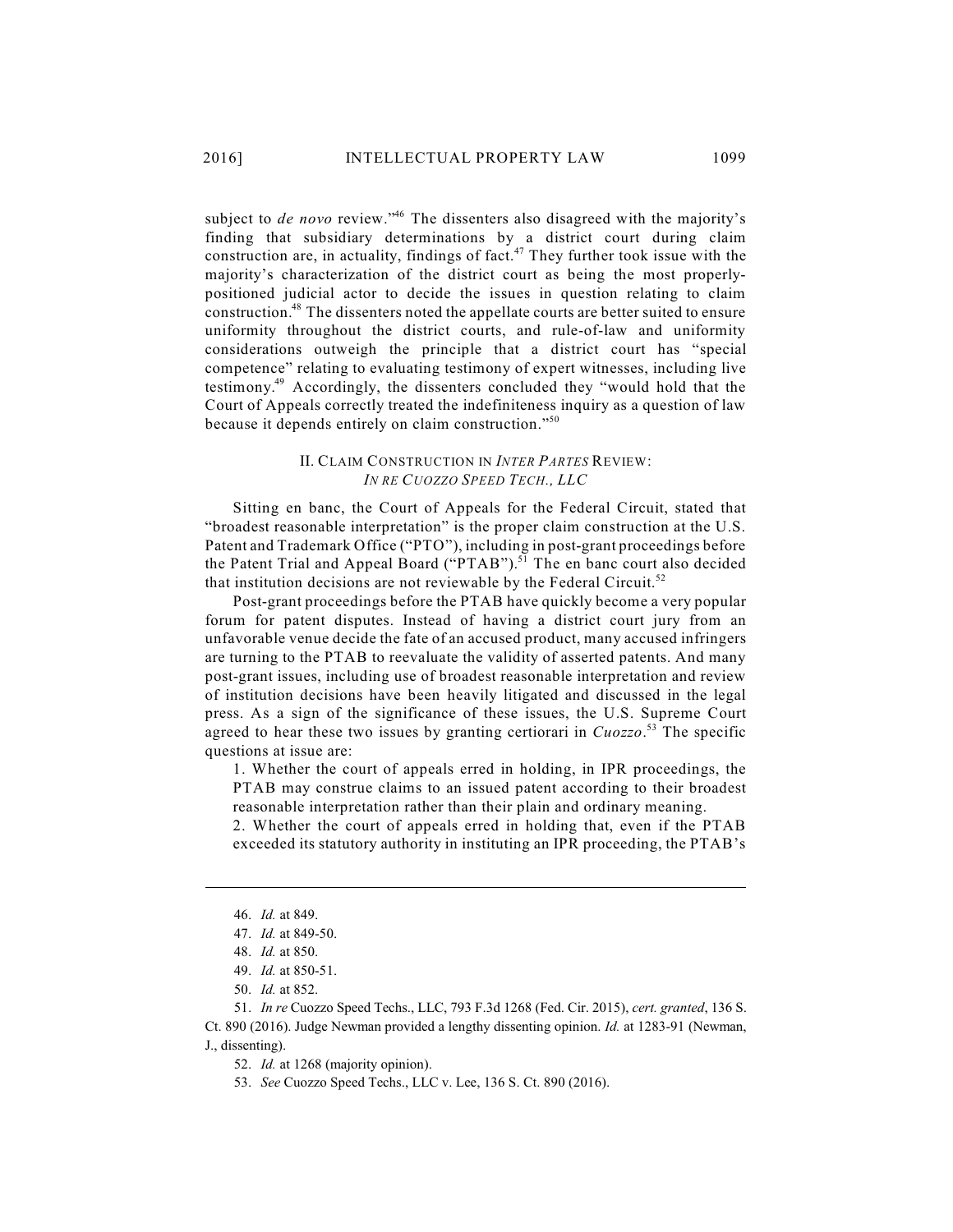decision whether to institute an IPR proceeding was judicially unreviewable. 54

In federal district court patent cases, claim construction is decided based on the Federal Circuit's en banc *Phillips v. AWH* decision and its progeny.<sup>55</sup> In stark contrast to that test, the PTO, using its rulemaking authority permitted under the American Invents Act ("AIA") statute, set "broadest reasonable interpretation" as the claim construction test for post-grant proceedings.<sup>56</sup> Indeed, the AIA statute did not prescribe the test for claim construction in post-grant proceedings, but instead provided the PTO with rulemaking authority for the proceedings.<sup>57</sup>

The PTO has used broadest reasonable construction as the claim construction test for over 100 years and the Federal Circuit approved the PTO's use of that test in a "variety of proceedings, including initial examinations, interferences, and post-grant proceedings such as reissues and reexaminations."<sup>58</sup> This fact played a role in the majority opinion concluding that "Congress implicitly approved the broadest reasonable interpretation standard in enacting the AIA."<sup>59</sup> In short, knowing the PTO's long standing use of the broadest reasonable interpretation test, when Congress gave rulemaking authority to the PTO to determine the claim construction standard, it implicitly approved the broadest reasonable interpretation standard for post-grant proceedings.<sup>60</sup> Alternatively, the majority opinion applied the well know *Chevron* analysis and found that the broadest reasonable interpretation was proper. $61$  An example of the reasonableness of the broadest reasonable interpretation standard is that the AIA statute permits postgrant proceedings to be consolidated with other types of PTO proceedings (e.g., reexam) and those other proceedings operate under the broadest reasonable interpretation test. 62

Turning to the decision regarding review of the institution decision, it is helpful to understand where institution decisions occur in the post-grant process. A post-grant proceeding begins with the filing of a petition challenging the validity of a patent.<sup>63</sup> Following an optional preliminary response by the patent owner, a panel of three PTAB judges decides, on a challenged claim-by-claim basis, whether to institute a trial.<sup>64</sup> This institution decision is critical for both the petitioner and patent owner because a denial likely sends the patent and parties back to district court, whereas an institution moves the parties onward through the post-grant discovery process and to the hearing. Either scenario has a profound

<sup>54.</sup> *Id.*

<sup>55.</sup> Phillips v. AWH Corp., 415 F.3d 1303 (Fed. Cir. 2005) (en banc).

<sup>56.</sup> *In re Cuozzo Speed Techs., LLC*, 793 F.3d at 1275.

<sup>57.</sup> *Id*.

<sup>58.</sup> *Id.* at 1276.

<sup>59.</sup> *Id*. at 1278.

<sup>60.</sup> *Id.* at 1277-78.

<sup>61.</sup> *Id.* at 1278-79.

<sup>62.</sup> *Id.* at 1279.

<sup>63.</sup> *See* 37 C.F.R. § 42.200 (2015).

<sup>64.</sup> *Id.* § 42.208.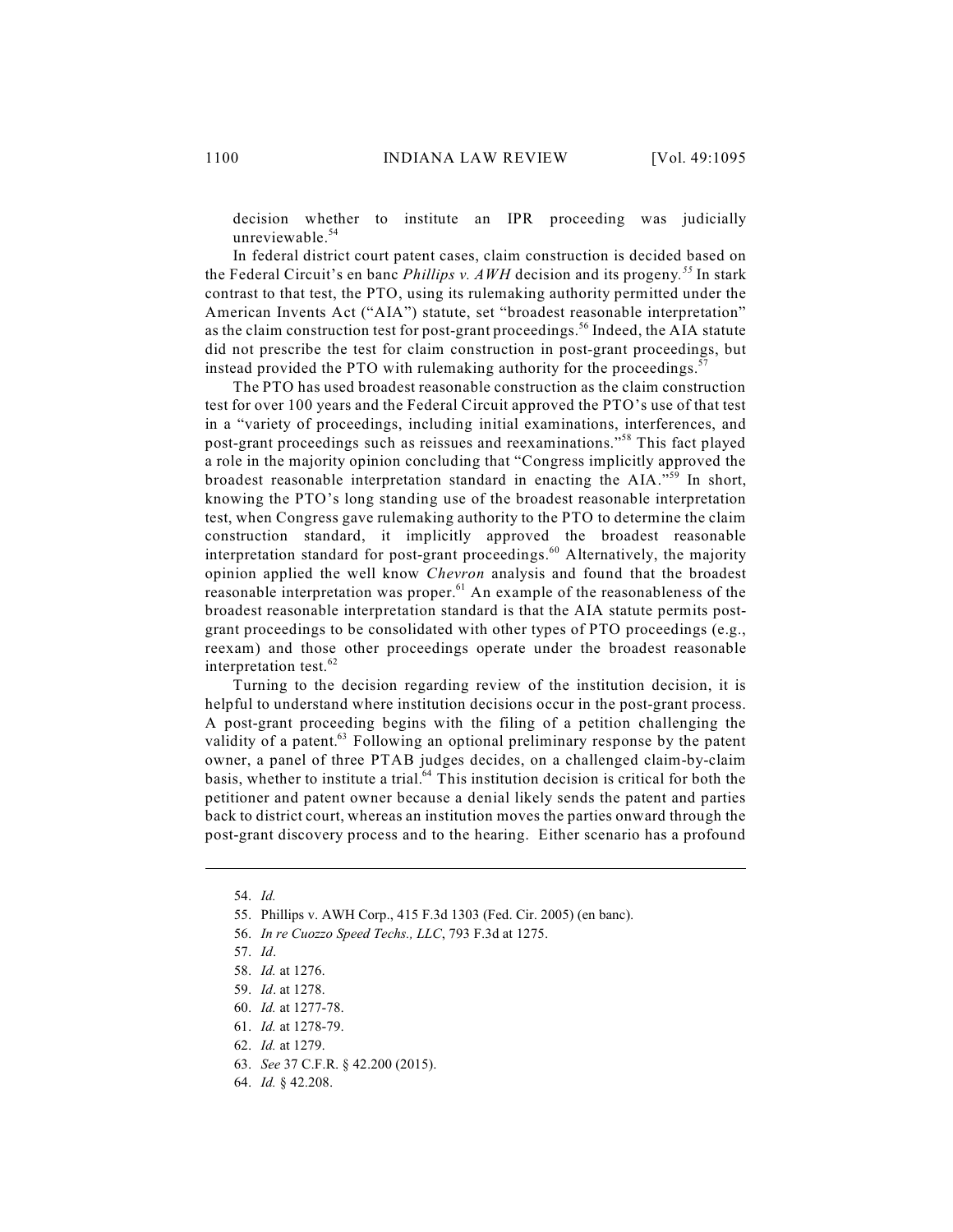impact on a settlement.

In *Cuozzo*, for certain claims, the PTAB panel instituted based on prior art that the petitioner did not rely on in its petition.<sup>65</sup> The majority found 35 U.S.C. § 314(d) precludes appeal of an institution at any time, including after a final decision from the PTAB.<sup>66</sup> In particular, the Federal Circuit found that "Section 314(d) provides that the decision [whether to institute review] is both 'nonappealable' and 'final,' i.e., not subject to further review."<sup>67</sup> The majority opinion also included a lengthy discussion of mandamus relief from institution decisions.<sup>68</sup> Despite prior decisions finding mandamus relief from institution decisions was not available, the majority noted that "[w]e need not decide whether mandamus to review institution of IPR after a final decision is available in other circumstances."<sup>69</sup>

The Supreme Court decision in *Cuozzo* is expected around June 2016. Leading up to that decision, Federal Circuit panels have continued to use the broadest reasonable interpretation for post-grant proceedings. One noteworthy Federal Circuit panel decision issued after the *en banc Cuozzo* decision discussed the difference between the *Phillips* and broadest reasonable interpretation standards and how that difference was case dispositive.<sup>70</sup> Thus, as the Supreme Court wrestles with this issue, it knows at least one case is ongoing where the claim construction standard is more than a theoretical issue.

### III. MEANS PLUS FUNCTION CLAIMING: *WILLIAMSON V. CITRIX ONLINE, LLC*

In *Williamson v. Citrix Online,*  $LLC$ ,<sup> $71$ </sup> the Federal Circuit, sitting en banc, addressed the standard for determining when a patent claim should be subject to 35 U.S.C. § 112, ¶ 6 (i.e., a means-plus-function claim). In particular, the court reexamined the multitude of prior Federal Circuit opinions, beginning with Lighting World, Inc. v. Birchwood Lighting, Inc.,<sup>72</sup> which held that there is a "strong" presumption against the application of  $\S 112$ ,  $\P 6$  to claims that do not recite the word "means."<sup>73</sup> Led by Judge Richard Linn, the majority overruled this "strong" presumption in favor of a simple presumption that claims that do not recite the word "means" are not subject to  $\S 112$ ,  $\P 6$ .<sup>74</sup>

72. 382 F.3d 1354, 1358 (Fed. Cir. 2004).

<sup>65.</sup> *In re Cuozzo Speed Techs., LLC*, 793 F.3d at 1272.

<sup>66.</sup> *Id.* at 1273.

<sup>67.</sup> *Id.*

<sup>68.</sup> *Id.* at 1274-75.

<sup>69.</sup> *Id.*

<sup>70.</sup> PPC Broadband, Inc. v. Corning Optical Commc'ns RF, LLC, 815 F.3d 734 (Fed. Cir. 2016).

<sup>71.</sup> 792 F.3d 1339 (Fed. Cir. 2015) (en banc).

<sup>73.</sup> *Williamson*, 792 F.3d 1349.

<sup>74.</sup> *Id.*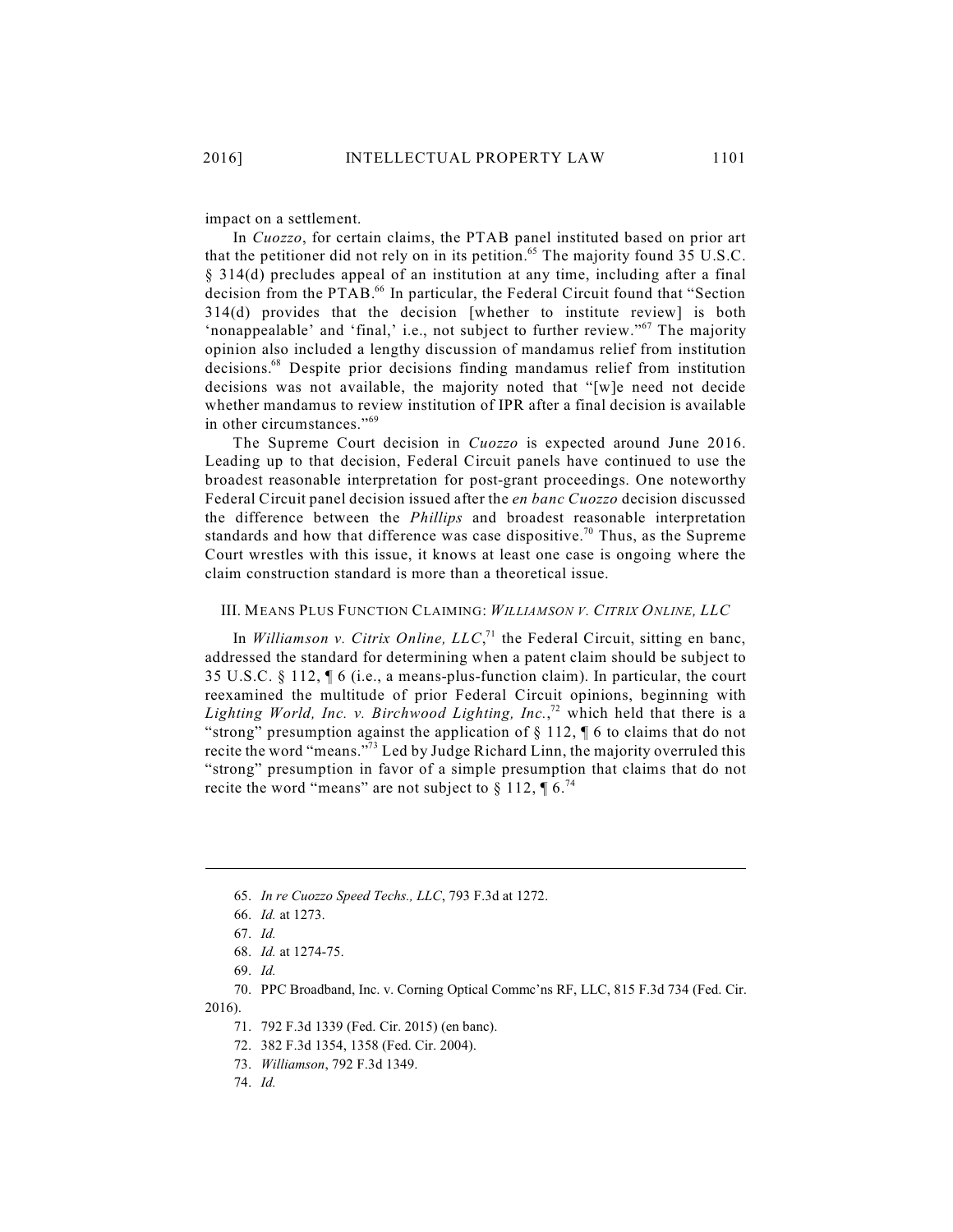#### *A. Background*

Richard A. Williamson is the owner of U.S. Patent No. 6,155,840 ("the '840 Patent"), which "describes methods and systems for 'distributed learning' that utilize industry standard computer hardware and software linked by a network to provide . . . a 'virtual classroom' environment."<sup>75</sup> On March 22, 2011, Williamson sued Citrix Online, LLC, and others (collectively "Citrix"), in the U.S. District Court for the Central District of California for allegedly infringing all twenty-four claims of the '840 Patent by commercializing "various systems and methods of online collaboration."<sup>76</sup>

The district court made two holdings, only the first of which relates to § 112,  $\P$  6.<sup>77</sup> First, the district court held claim 8, and thus dependent claims 9–16,<sup>78</sup> was invalid, because claim 8's "distributed learning control module" limitation was subject to § 112, ¶ 6 and the '840 Patent's specification "failed to disclose the necessary algorithms for performing all of the claimed functions."<sup>79</sup> Second, and of lesser significance to this Article, the district court held that claims 1 and 17 "require[d] 'a pictorial map illustrating an at least partially virtual space in which participants can interact, and that identifie<sup>[d]</sup> the presenter(s) and the audience member(s) by their locations on the map," and thus Citrix's accused products did not infringe claims 1 and 17. $80$  Williamson appealed both rulings.  $81$ 

### *B. Analysis*

On appeal, the Federal Circuit addressed two issues, only the first of which was, in part, reviewed en banc: (1) whether the district court erred in finding that claim 8's "distributed learning control module" limitation was subject to § 112, ¶ 6 and invalid in view of a deficient patent specification; and (2) whether the district court erred in its construction of claims 1 and 17 by importing a "pictorial map" limitation into the claim. The Federal Circuit reviewed both of these issues de novo. 82

*1. Did the District Court Err in Finding "Distributed Learning Control Module" Was Subject to § 112, ¶ 6 and Invalid in View of the Deficient* Specification?—No.<sup>83</sup> The Federal Circuit approached this question in two

79. *Williamson*, 792 F.3d at 1345.

80. *Id.*

81. *Id.*

83. *Id.* at 1354.

<sup>75.</sup> *Id.* at 1343.

<sup>76.</sup> *Id.* at 1345.

<sup>77.</sup> *Id.*

<sup>78.</sup> *See* Alcon Research, Ltd. v. Apotex Inc., 687 F.3d 1362, 1367 (Fed. Cir. 2012) ("[B]ecause a dependent claim narrows the [independent] claim from which it depends, it must 'incoporate . . . all the limitations of the claim to which it refers.'" (quoting 35 U.S.C. § 112, ¶ 4  $(2012))$ ).

<sup>82.</sup> *Id.* at 1346.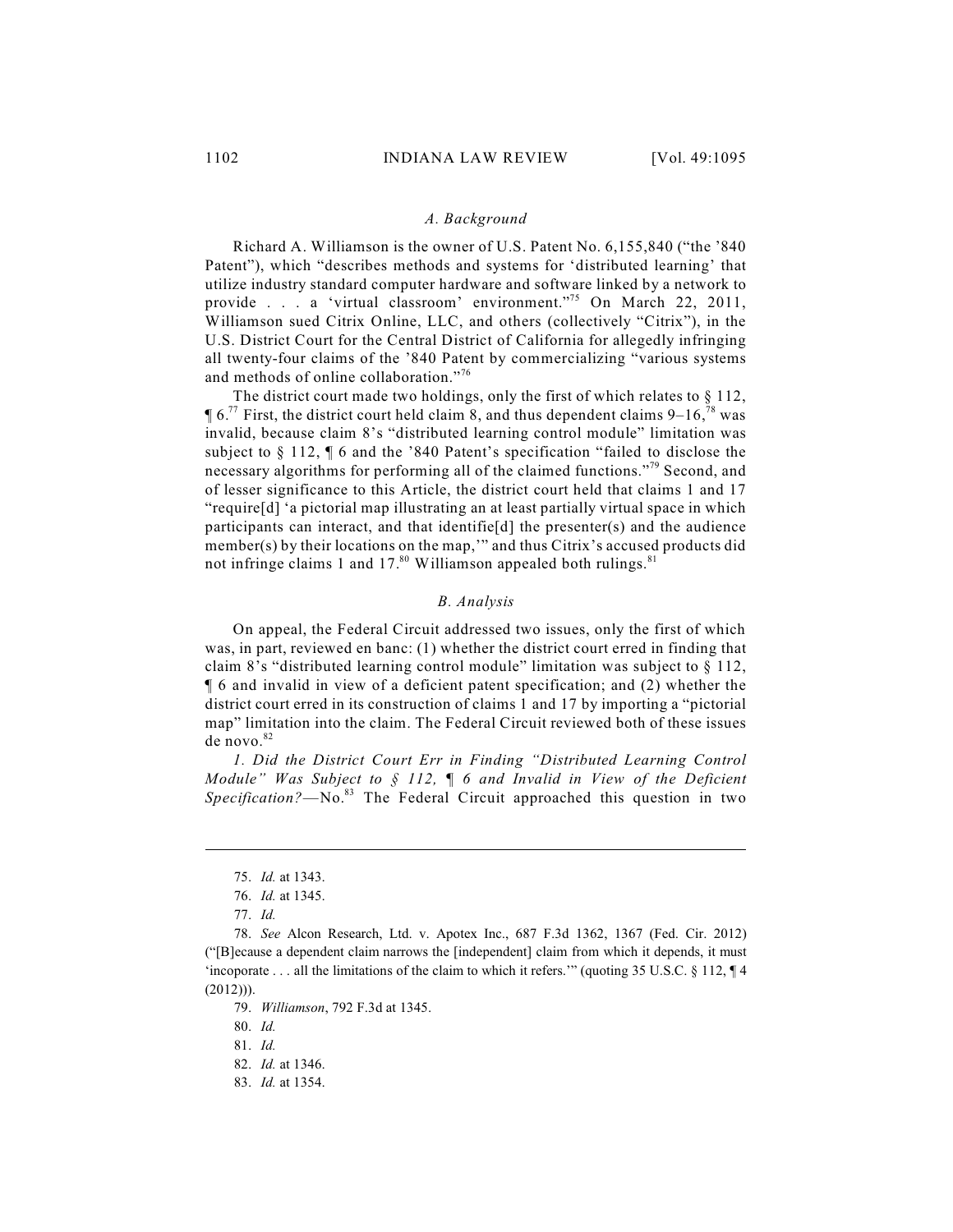steps.<sup>84</sup> First, the court determined whether claim 8's "distributed learning control module" was in fact subject to  $\S 112$ ,  $\P 6$ .<sup>85</sup> After finding it was, the court next determined whether the '840 Patent's specification provided sufficient disclosure to support the claim—a question which it answered in the negative.<sup>86</sup>

In the only en banc portion of its opinion, the majority began its analysis by overruling the prior § 112, ¶ 6 standard embraced by *Lighting World, Inc.*, and concluded that when a claim term lacks the word "means," there is a mere presumption § 112, ¶ 6 will not apply.<sup>87</sup> Under *Lighting World, Inc.*, there was a *strong* presumption that a claim lacking the word "means" was not subject to § 112, **[6.**88]

To reach this conclusion, the court started with the language of  $\S 112$ ,  $\S 6$ , which governs means-plus-function patent claims and states:

An element in a claim for a combination may be expressed as a means or step for performing a specified function without the recital of structure, material, or acts in support thereof, and such claim shall be construed to cover the corresponding structure, material, or acts described in the specification and equivalents thereof.<sup>89</sup>

According to the court, "[i]n enacting this provision, Congress struck a balance in allowing patentees to express a claim limitation by reciting a function to be performed rather than by reciting structure for performing that function, while placing specific constraints on how such a limitation is to be construed."<sup>90</sup> In view of the statute, and the congressional intent behind it, the court recognized that the "presence or absence of the word 'means'" is important in determining whether § 112, ¶ 6 applies—however, the court explained, there is no need to elevate "form over substance," which is exactly what the three-judge Federal Circuit panel did in its 2004 opinion of *Lighting World, Inc.*, derailing the proper presumption that should be imposed under § 112,  $\P$  6.<sup>91</sup>

The court explained the heightened  $\S$  112,  $\P$  6 presumption laid out in *Lighting World, Inc.* "shifted the balance struck by Congress in passing § 112, para. 6 and has resulted in a proliferation of functional claiming untethered to § 112, para. 6 and free of the strictures set forth in the statute."<sup>92</sup> As such, the Lighting World, Inc. decision was flawed.<sup>93</sup> In full, the court set forth the following standard for  $\S 112$ ,  $\P 6$ , which states:

93. *Id.* 

<sup>84.</sup> *Id.* at 1347-49, 1351-54.

<sup>85.</sup> *Id.* at 1347-49.

<sup>86.</sup> *Id.* at 1351-54

<sup>87.</sup> *Id.* at 1349.

<sup>88.</sup> *Id.* at 1350.

<sup>89.</sup> *Id.* at 1347 (quoting 35 U.S.C. § 112, ¶ 6 (2012)).

<sup>90.</sup> *Id.*

<sup>91.</sup> *Id.* at 1348.

<sup>92.</sup> *Id.* at 1349.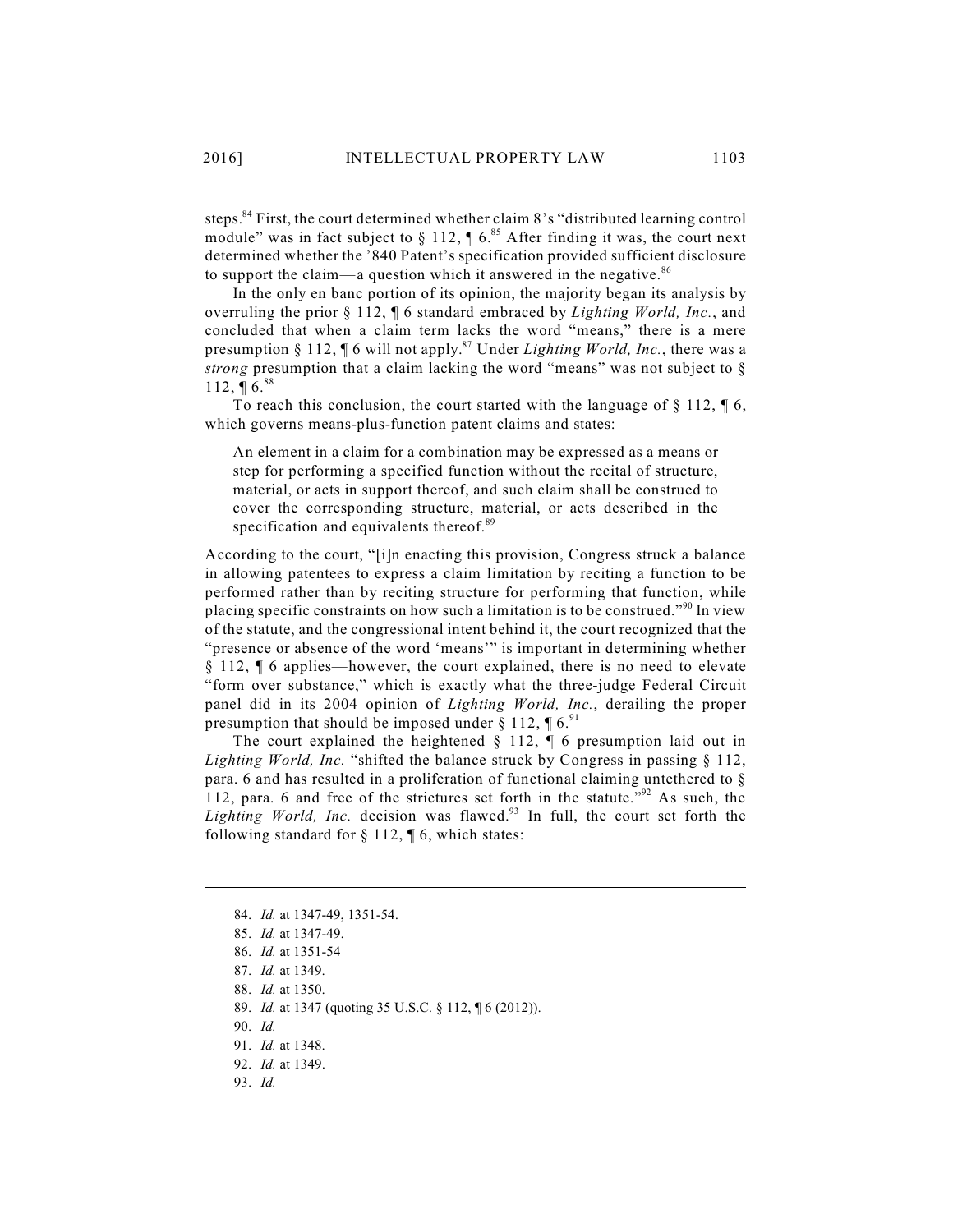The standard is whether the words of the claim are understood by persons of ordinary skill in the art to have a sufficiently definite meaning as the name for structure. When a claim term lacks the word "means," the presumption can be overcome and § 112, para. 6 will apply if the challenger demonstrates that the claim term fails to recited sufficiently definite structure or else recites function without reciting sufficient structure for performing that function.<sup>94</sup>

Under the correct  $\S 112$ ,  $\P 6$  standard, the court then analyzed whether claim 8's "distributed learning control module" should be governed by § 112, ¶ 6, as found by the district court.<sup>95</sup> Williamson argued § 112,  $\P$  6 should not apply because the claim should be viewed in full, and the district court "wrongly focused its analysis on the word 'module.'"<sup>96</sup> In response, Citrix argued that application of § 112, ¶ 6 is appropriate, because Williamson "merely replace[d] the term 'means' with 'nonce' word 'module,' thereby connoting a generic 'black box' for performing the recited  $\ldots$  functions."<sup>97</sup>

In agreeing with Citrix, the court explained "module," like other nonce terms (e.g., "mechanism," "element," "device", etc.), "does not provide any indication of structure."<sup>98</sup> Nor, the court reasoned, does the prefix "distributed learning control" impart structure into the term "module," because the specification "fail[ed] to impart any structural significance to the term."<sup>99</sup> Likewise, the expert testimony presented could not cure the deficiency because "the fact that one of skill in the art could program a computer to perform the recited functions cannot create structure where none otherwise is disclosed."<sup>100</sup>

As a means-plus-function claim (i.e., subject to  $\S 112$ ,  $\P 6$ ), the court next addressed "whether the specification disclose[d] sufficient structure that correspond[ed] to the claimed function."<sup>101</sup> Focusing on the "coordinating" function of the claimed "distributed learning control module"—one of three functions associated with the claim—the court found the specification was lacking because it failed to disclose an algorithm for performing the "coordinating" function.<sup>102</sup> Under Federal Circuit law, where a "special purpose computer" is required (i.e., a computer programmed to perform particular functions) to implement the claimed function, the specification must provide an algorithm, which can be "expressed as a mathematical formula, in prose, or as a flow chart, or in any other manner that provides sufficient structure."<sup>103</sup> The '840

<sup>94.</sup> *Id.* (internal citation and quotations omitted).

<sup>95.</sup> *Id.* at 1349-51.

<sup>96.</sup> *Id.* at 1349.

<sup>97.</sup> *Id.* at 1350.

<sup>98.</sup> *Id.*

<sup>99.</sup> *Id.* at 1351.

<sup>100.</sup> *Id.*

<sup>101.</sup> *Id.*

<sup>102.</sup> *Id.* at 1352.

<sup>103.</sup> *Id.*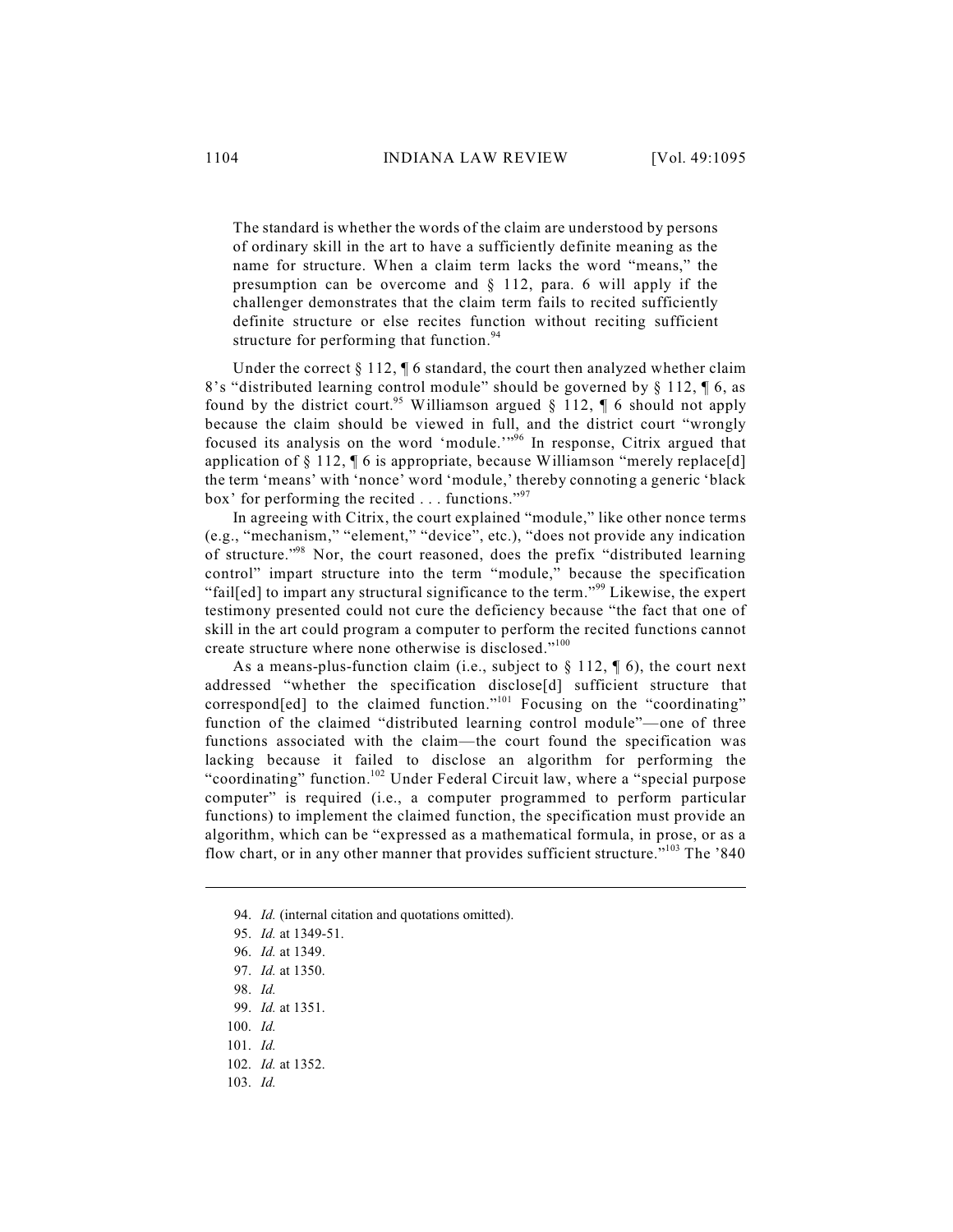Patent specification simply failed to disclose such an algorithm, thus rendering claim eight invalid. 104

*2. Did the District Court Err in Its Construction of Claims One and Seventeen by Importing a "Pictorial Map" Limitation into the Claims*?—Yes. 105 Agreeing with Williamson, the court found the district court erred in construing certain terms in claims 1 and 17 as requiring a "pictorial map" (i.e., a map that identifies the location of the participants), because the claim language contained no such limitation and the intrinsic record was devoid of any indication that the applicant intended the claims to be so limited.<sup>106</sup> In so holding, the court vacated the district court's judgment of noninfringement of these and related claims.<sup>107</sup>

### *C. Additional Opinions*

*1. Judge Reyna, Concurring in Part, Dissenting in Part, and Expressing Additional Views*.—In a partial dissent, Judge Reyna disagreed with the majority's claim construction ruling because, in his view, "[t]he repeated mention of the classroom metaphor within the context of the invention and the importance of a visually depicted virtual classroom in the prosecution history indicate that the 'graphical display representative of a classroom' terms require a visually depicted virtual classroom."<sup>108</sup> And while agreeing with the majority's ultimate conclusion, Judge Reyna expressed concern that *any* presumption attached to § 112, ¶ 6 and use of the term "means" may be improperly elevating form over substance, because many terms other than "means" fail to recite sufficient structure for performing recited functions. 109

*2. Judge Newman, Dissenting from the En Banc Panel's Majority Opinion*.—Dissenting from the majority's en banc ruling on § 112, ¶ 6, Judge Newman rebuked the majority's overruling of "dozens of cases" and departure from the clear language of  $\S 112$ ,  $\P 6$ .<sup>110</sup> In his view, this ruling would serve only to promote uncertainty in patent law and, thus, excessive litigation and a disincentive to patent-based innovation.<sup>111</sup>

### IV. POST-EXPIRATION ROYALTIES: *KIMBLE V. MARVEL ENTERTAINMENT, LLC*

The Supreme Court's decision in *Kimble v. Marvel Entertainment, LLC* addresses a straightforward, simple question—are patent royalites owed for sales made after a patent expires.<sup>112</sup> The unequivocal answer is absolutely not, based

<sup>104.</sup> *Id.* at 1353.

<sup>105.</sup> *Id.* at 1346-47.

<sup>106.</sup> *Id.*

<sup>107.</sup> *Id.* at 1347.

<sup>108.</sup> *Id.* at 1356.

<sup>109.</sup> *Id.* at 1356-58.

<sup>110.</sup> *Id.* at 1358-63.

<sup>111.</sup> *Id.*

<sup>112.</sup> Kimble v. Marvel Entm't, LLC, 135 S. Ct. 2401 (2015).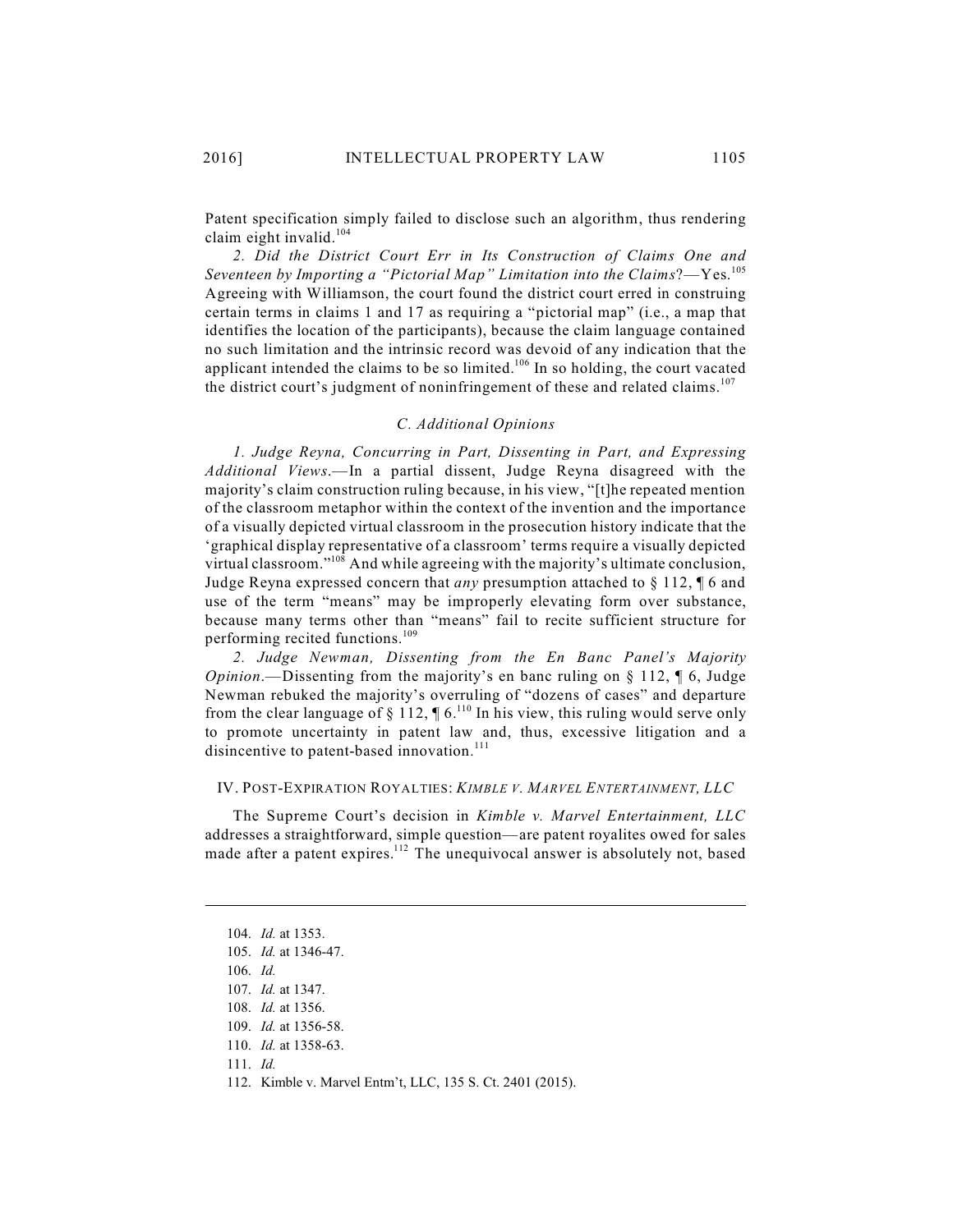on the Supreme Court's prior precedent in *Brulotte v. Thys Co.*<sup>113</sup> However, in this decision, the Supreme Court went to great lengths to outline how parties negotiating a patent agreement could circumvent *Brulotte* and *Kimble*.

The agreement in dispute was the result of a patent litigation settlement between the patent owner, Stephen Kimble, and accused infringer, Marvel Entertainment.<sup>114</sup> The accused infringing product was a toy called a Web Blaster that allows children to imitate Spider-Man.<sup>115</sup> Settling the dispute, the parties may have realized that a Spider-Man toy could be popular well past the expiration of the agreement. And the parties did not set an end date for royalty payments to end for sales of accused products.<sup>116</sup> Specifically, the settlement agreement included Marvel obtaining the patent-in-suit for a lump sum patent of about \$500,000 and an ongoing 3% royalty on future sales of the Web Blaster and similar products.<sup>117</sup>

Apparently, neither Kimble nor Marvel were aware of *Brulotte* before signing the settlement agreement.<sup>118</sup> Shortly before expiration of the patent-in-suit, Marvel learned of *Brulotte* and filed a declaratory judgment action in the United States District Court for the District of Arizona against Kimble seeking a declaration that royalites were not owed after expiration of the patent.<sup>119</sup> Both the district court and Court of Appeals for the Ninth Circuit found royalties were not owed post expiration, but the Supreme Court quoted the Ninth Circuit's complaint that the *Brulotte* rule "is counterintuitive and its rationale is arguably unconvincing."<sup>120</sup>

The majority grounded its decision on long standing patent policy and cases that permit the public to practice patent rights after expiration of a patent.<sup>121</sup> Indeed, this is part of a fundamental quid pro quo of the U.S. patent system; the government provides a limited monopoly to the owner of patent rights in exchange for the patent owner disclosing the invention to the public and permitting the invention to be practiced after the patent expires.

In addition, stare decisis played a large role in the decision. And because the *Brulotte* rule rests on an interpretation of a statute, 35 U.S.C. § 154, stare decisis "carries enhanced force" and "critics of [the Court's] ruling can take their objections across the street, and Congress can correct any mistake it sees*. 122* Moreover, the majority noted that since *Brulotte*, Congress amended the patent laws many times and, in the process, specifically looked at amending § 154 in the

<sup>113.</sup> 379 U.S. 29 (1964).

<sup>114.</sup> *Kimble*, 135 S. Ct. at 2406.

<sup>115.</sup> *Id.*

<sup>116.</sup> *Id.*

<sup>117.</sup> *Id.*

<sup>118.</sup> *Id.*

<sup>119.</sup> *Id.*

<sup>120.</sup> *Id.* (quoting Kimble v. Marvel Enters., Inc., 727 F.3d 856, 857 (9th Cir. 2013), *aff'd*, 135 S. Ct. 2401 (2015)).

<sup>121.</sup> *Id.* at 2406-07.

<sup>122.</sup> *Id.* at 2409.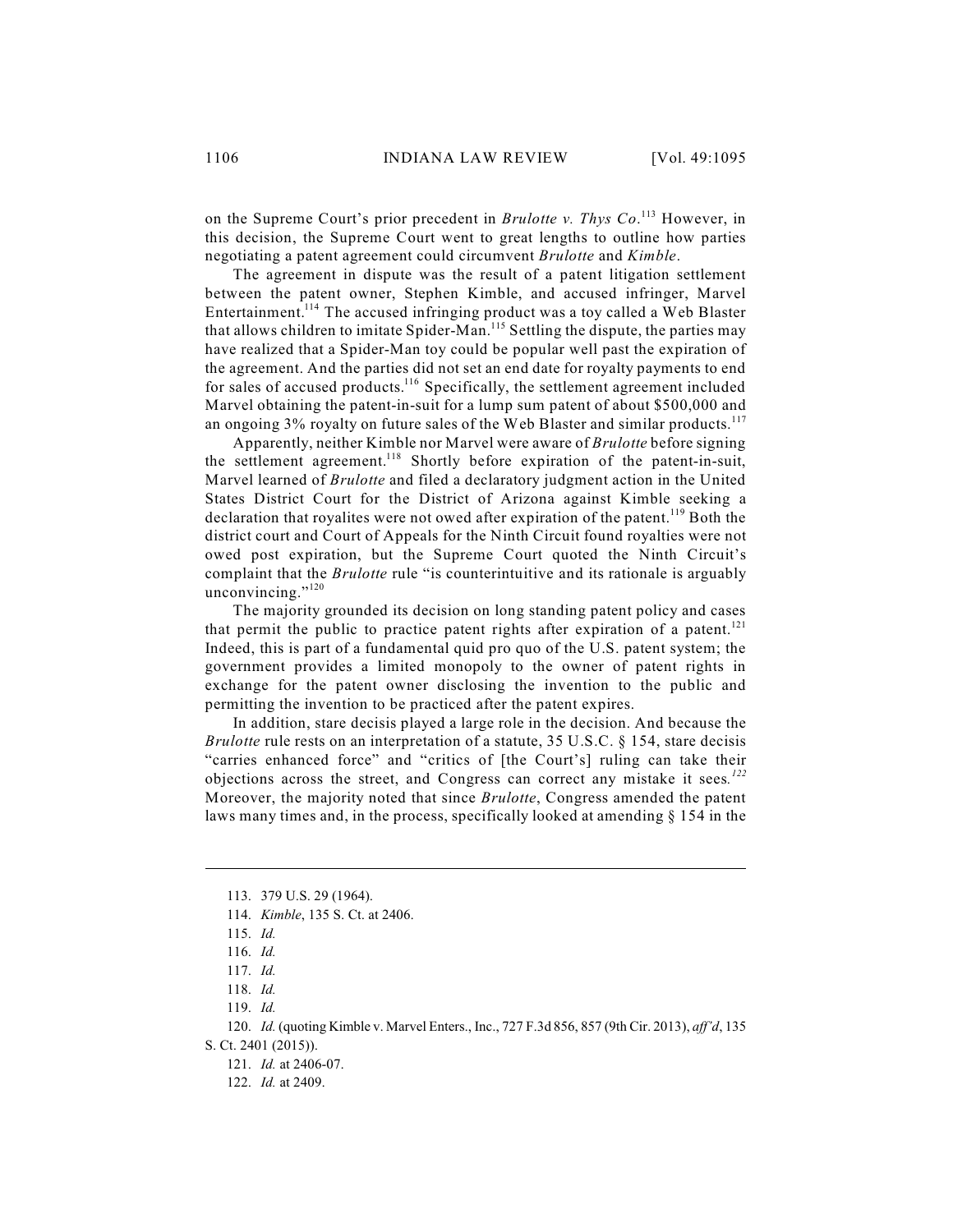manner suggested Kimble, but declined to do so.<sup>123</sup> In a similar vein, in response to economic analysis criticizing the *Brulotte* rule, the majority did not take issue with Kimble's economic analysis, but once again pointed to Congress as the proper forum to change the law, if necessary.<sup>124</sup>

The simple application of the *Brulotte* rule also compelled following stare decisis, as

[t]he decision is simplicity itself to apply. A court need only ask whether a licensing agreement provides royalties for post-expiration use of a patent. If not, no problem; if so, no dice. *Brulotte*'s ease of use appears in still sharper relief when compared to Kimble's proposed alternative. Recall that he wants courts to employ antitrust law's rule of reason to identify and invalidate those post-expiration royalty clauses with anticompetitive consequences.<sup>125</sup>

As a sign the majority possibly agreed that the *Brulotte* rule is not fundamentally sound, it laid out the following ways parties negotiating a patent agreement can circumvent *Brulotte* and *Kimble*, by including language such as

- "licensee to defer payments for preexpiration use of a patent into the post-expiration period"
- "royalties may run until the latest-running patent covered in the parties' agreement expires"
- "post-expiration royalties are allowable so long as tied to a non-patent right—even when closely related to a patent."
- "business arrangements other than royalties—all kinds of joint ventures, for example—that enable parties to share the risks and rewards of commercializing an invention."<sup>126</sup>

The majority opinion is grounded on two fundamental points. First, this issue has been, and continues to be, available for Congress to address in its continuous work on patent statutes. To date, Congress has not done so. Second, parties with knowledge of *Brulotte* and *Kimble* can achieve their business objectives in a variety of ways, some explicitly laid out in the opinion, despite the encumbrance of not collecting royalties for post-expiration sales.

# V. REASONABLE ROYALTY PATENT INFRINGEMENT DAMAGES FOR STANDARD ESSENTIAL PATENTS: *COMMONWEALTH SCIENTIFIC & INDUSTRIAL RESEARCH ORGANISATION V. CISCO SYSTEMS, INC.*

In only the fifth installment<sup>127</sup> of the Federal Circuit's damages jurisprudence

<sup>123.</sup> *Id.*

<sup>124.</sup> *Id.* at 2413-14.

<sup>125.</sup> *Id.* at 2411.

<sup>126.</sup> *Id.* at 2408.

<sup>127.</sup> *See* JVC Kenwood Corp. v. Nero, Inc., 797 F.3d 1039 (Fed. Cir. 2015); Ericsson, Inc. v. D-Link Sys., Inc., 773 F.3d 1201 (Fed. Cir. 2014); Apple Inc. v. Motorola, Inc., 757 F.3d 1286 (Fed. Cir. 2014); Microsoft Corp. v. Motorola, Inc., 564 Fed. App'x 586 (Fed. Cir. 2014).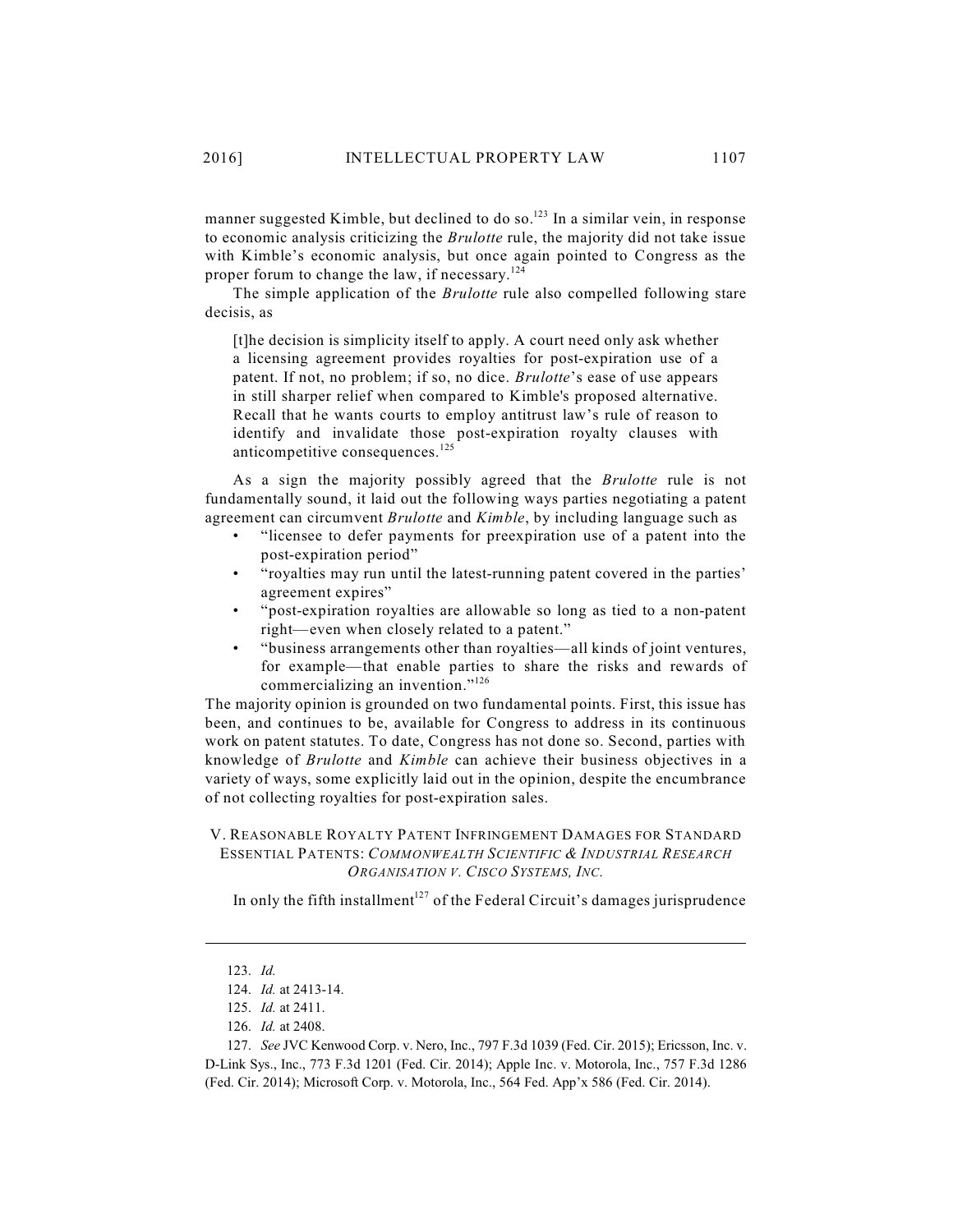relating to standard essential patents ("SEPs"), the Federal Circuit, in *Commonwealth Scientific & Industrial Research Organisation v. Cisco Systems,*  $Inc.$ <sup>128</sup> clarified what litigants and courts can appropriately consider in determining reasonable royalty damages for infringement of SEPs. In a unanimous opinion authored by Chief Judge Sharon Prost, the Federal Circuit made two significant holdings: (1) reliance on comparable license valuations, as opposed to the smallest salable patent-practicing unit principle, is consistent with apportionment principles; and (2) SEP reasonable royalty damages methodologies, even if not RAND-encumbered, *must* account for and separate the value added by their SEP status.<sup>129</sup>

#### *A. Background*

The case started when Commonwealth Scientific and Industrial Research Organisation ("CSIRO") accused Cisco Systems, Inc. ("Cisco") of infringement of U.S. Patent No. 5,487,069 ("the '069 Patent").<sup>130</sup> As the research arm of the Australian federal government, CSIRO "set out to devise faster and more reliable wireless local area network technology"—efforts that resulted in the '069 Patent, which issued in  $1996$ .<sup>131</sup> The technology disclosed in the '069 Patent was so useful that, in 1997, the Institute of Electrical and Electronics Engineers ("IEEE") included it in the 802.11 wireless standard (think Wi-Fi).<sup>132</sup> Although CSIRO initially assured the IEEE it would license the '069 Patent on reasonable and nondiscriminatory ("RAND") terms, CSIRO refused to do so for later versions of the 802.11 standard.<sup>133</sup>

*1. Setting the Scene for SEPs*.—At this point, it is appropriate to digress from the case to provide more background on the realm of SEPs. The IEEE is what is known as a standards development organization ("SDO").<sup>134</sup> SDOs adopt and publish standards, to which device manufacturers generally adhere, to "ensure[] interoperability among compliant devices."<sup>135</sup> Think, for example, of wireless internet. Wireless internet is controlled by the 802.11 standard, under the Wi-Fi brand, such that every 802.11-compliant device (e.g., a laptop) knows "what frequency to search for the wireless signal, what messages to send to the network to set up a connection, and how to interpret the messages sent from the network."<sup>136</sup> Establishing a ubiquitous standard for widely used technology, like wireless internet, is necessary in such applications given the "multitude of

<sup>128.</sup> 809 F.3d 1295 (Fed. Cir. 2015), *petition for cert. filed*.

<sup>129.</sup> *Id.* at 1297. The court made a third factual-based holding, which is less important to subsequent SEP damages case law. *See infra* Part II.B.3

<sup>130.</sup> *Commonwealth Sci.*, 809 F.3d at 1297.

<sup>131.</sup> *Id.*

<sup>132.</sup> *Id.* at 1297-98.

<sup>133.</sup> *Id.* at 1298.

<sup>134.</sup> Ericsson, Inc. v. D-Link Sys., Inc., 773 F.3d 1201, 1208 (Fed. Cir. 2014).

<sup>135.</sup> *Id.*

<sup>136.</sup> *Id.*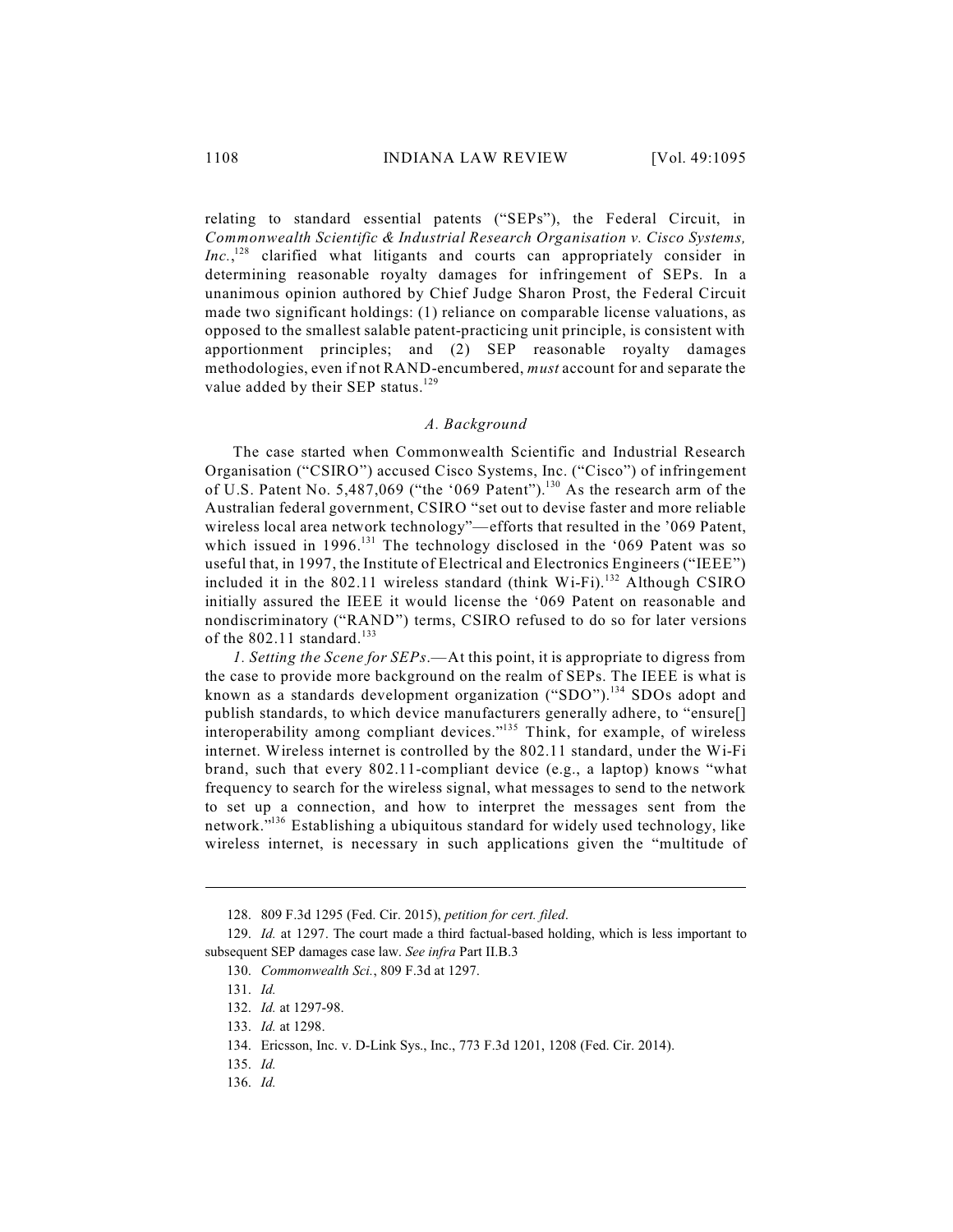devices, device designers, and manufacturers . . . to ensure compatibility among all these different devices." $137$  Put simply, the 802.11 standard is the reason laptop users can go to any coffee shop in the country and know their laptop will be able to connect to the wireless internet.<sup>138</sup>

These SDO standards are created through a complicated vetting process involving the adoption of technology, which is often covered by patents.<sup>139</sup> Once a patent is included in a standard, the patent becomes a SEP.<sup>140</sup> Because a standard-compliant device necessarily infringes the relevant SEPs, some SDOs ask that SEP owners "pledge that they will grant licenses to an unrestricted number of applicants on 'reasonable, and nondiscriminatory' ('RAND') terms" to prevent SEP owners from inhibiting the spread of the standard (e.g., by threatening costly patent infringement lawsuits).<sup>141</sup> Digression concluded.

*2. Prior '069 Patent Licensing Negotiations*.—There were three past licensing negotiations related to the '069 Patent relevant to this case: (1) the technology license agreement ("TLA") with Radiata; (2) the CSIRO-developed Rate Card; and (3) Cisco's informal royalty rate suggestion. As for the TLA, shortly after the '069 Patent issued in 1996, a number of the scientists involved in the technology research effort formed Radiata, a company founded to commercialize the '069 Patent.<sup>142</sup> Thereafter, Radiata entered into the TLA with CSIRO to license the '069 Patent for specific Radiata chips at rates based on a percentage of the product price.<sup>143</sup> In 2000, however, Cisco acquired Radiata and, through various amendments of the TLA, took Radiata's place as the '069 Patent licensee.<sup>144</sup>

Recognizing the potential for greater revenues, CSIRO developed what it called the "Rate Card," which was a form license it envisioned offering to potential licensees of the '069 Patent.<sup>145</sup> The Rate Card used flat dollar amount rates, as opposed to the percentage rates used in the  $TLA$ .<sup>146</sup> In 2004, CSIRO approached Cisco about adopting the Rate Card rates, which were higher than the TLA rates Cisco was paying, for a license of the '069 Patent that covered chips not under the TLA.<sup>147</sup> Cisco ultimately declined, although the record reflected that

142. Commonwealth Sci. & Indus. Research Org. v. Cisco Sys., Inc., 809 F.3d 1295, 1298 (Fed. Cir. 2015).

<sup>137.</sup> *Id.*

<sup>138.</sup> *Id.*

<sup>139.</sup> *Id.* at 1209.

<sup>140.</sup> *Id.*

<sup>141.</sup> *Id.*

<sup>143.</sup> *Id.*

<sup>144.</sup> *Id.*

<sup>145.</sup> *Id.*

<sup>146.</sup> *Id.*

<sup>147.</sup> Commonwealth Sci. & Indus. Research Orga. v. Cisco Systems, Inc*.*, No. 6:11-cv-343, 2014 WL 3805817, \*9 n.10 (July 23, 2014) ("It is not contested that any Linksys or Cisco products containing chips licensed under the TLA are not accused in this case, since a royalty has already been paid on them."), *vacated*, 809 F.3d 1295 (Fed. Cir. 2015).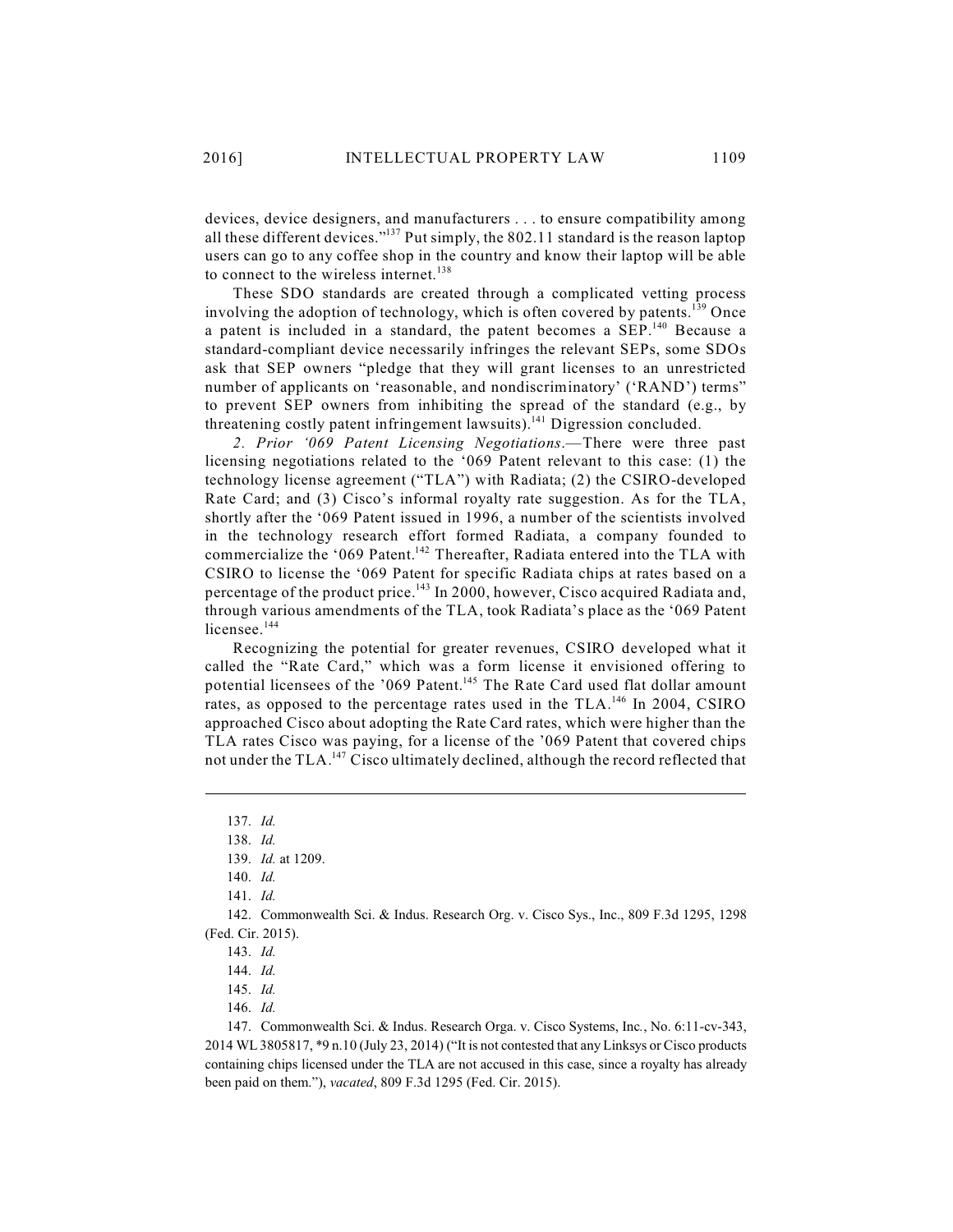Cisco's Vice President of Intellectual Property "informally suggested to CSIRO that a \$0.90 per unit rate may be more appropriate."<sup>148</sup> CSIRO and Cisco failed to come to an agreement, and CSIRO never executed any licenses under the Rate Card.<sup>149</sup> Cisco, however, paid TLA royalties to CSIRO until 2007, when it stopped using Radiata-based chips in its products, although Cisco apparently never stopped selling '069 Patent-embodied products.<sup>150</sup>

*3. Lower Court Litigation*.—In 2011, CSIRO sued Cisco for patent infringement of the '069 Patent in the Eastern District of Texas.<sup>151</sup> After Cisco stipulated to infringement and validity, the district court held a four-day bench trial in which it adopted neither party's damages methodology and concluded Cisco owed CSIRO \$16,243,067. 152

At trial, the parties predictably presented competing damages methodologies.<sup>153</sup> CSIRO proposed a royalty rate of \$1.35 to \$2.25 per end unit sold, which it reached by reasoning the difference in price of 802.11-compliant products that practice the '069 Patent and those that do not is attributable to the value of the '069 Patent.<sup>154</sup> Cisco, on the other hand, proposed a royalty rate of \$0.03 to \$0.37 per end unit sold, which it reached by relying on the TLA.<sup>155</sup>

In faulting both parties' methodologies, the district court explained the correct damages methodology under these facts should be based on the 2004 Rate Card and the informal rate suggestion made by Cisco's Vice President of Intellectual Property.<sup>156</sup> The district court also explained because the '069 Patent was not RAND-encumbered, there was no need to alter the reasonable royalty analysis from other non-SEP patent reasonable royalty analyses.<sup>157</sup> After considering all the *Georgia-Pacific* factors, the court reasoned an award of  $$16,243,067$  was appropriate.<sup>158</sup> Cisco appealed.<sup>159</sup>

### *B. Analysis*

On appeal, Cisco presented two independent legal reasons for reversal: (1) "the district court erred in not beginning its damages analysis with the wireless chip, which it found to be the smallest salable patent-practicing unit;" and (2) "the district court did not adjust the *Georgia-Pacific* factors to account for the asserted

155. *Id.*

159. *Id.*

<sup>148.</sup> *Commonwealth Sci.*, 809 F.3d at 1299.

<sup>149.</sup> *Id.*

<sup>150.</sup> *Id.*

<sup>151.</sup> *Id.*

<sup>152.</sup> *Id.* at 1300.

<sup>153.</sup> *Id.* at 1299.

<sup>154.</sup> *Id.*

<sup>156.</sup> *Id.* at 1300.

<sup>157.</sup> *Id.*

<sup>158.</sup> *Id.*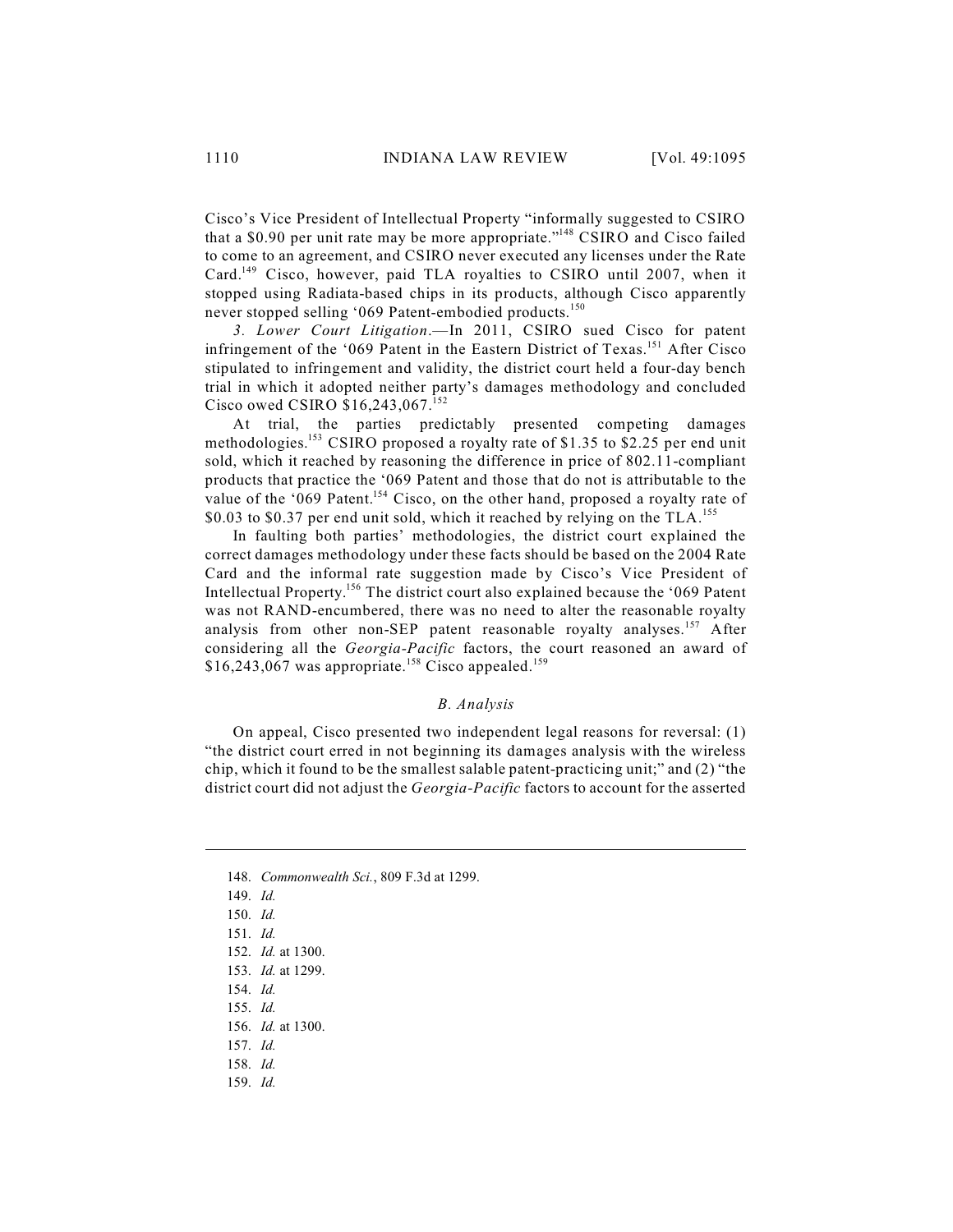patent being essential to the  $802.11$  standard."<sup>160</sup> Cisco also argued the district court made a clearly erroneous finding of fact because it did not credit Cisco's TLA evidence.<sup>161</sup>

*1. Did the District Court Err for Not Beginning Its Damages Analysis with* the Smallest Salable Patent-Practicing Unit?—No.<sup>162</sup> The Federal Circuit concluded the "district court did not violate apportionment principles in employing a damages model that took account of the parties' informal negotiations with respect to the end product."<sup>163</sup> Under 35 U.S.C. § 284, patent infringement damages in the context of multi-component products must follow what is known as the apportionment principle.<sup>164</sup> The apportionment principle mandates that "all expert damages opinions must separate the value of the allegedly infringing features from the value of all other features."<sup>165</sup> The underlying rationale for the apportionment principle comes from the need to protect litigants from the "inherent imprecision in patent valuation" by "ensur[ing] that the testimony presented—using whatever methodology—is sufficiently reliable to support a damages award."<sup>166</sup>

Recognizing the apportionment principle allows for "more than one reliable method for estimating a reasonable royalty," the court then analyzed acceptable apportionment models.<sup>167</sup> First, the court endorsed the long-accepted smallest salable patent-practicing unit ("SSU") principle—which Cisco contended should be required in every reasonable royalty analysis—as an acceptable, albeit inapplicable, apportionment model.<sup>168</sup> Under the SSU principle, "where a damages model apportions from a royalty base, the model should use the smallest salable patent-practicing unit as the base" (i.e., not the entire product).<sup>169</sup> The court provided two justifications for the SSU principle: (1) "[w]here small elements of multi-component products are accused of infringement, calculating a royalty on the entire product carries a considerable risk that the patentee will be improperly compensated for non-infringing components of that product"; and (2) "disclosure of the end product's total revenue cannot help but skew the damages horizon for the jury, regardless of the contribution of the patented component to this revenue."<sup>170</sup> The court, however, explained the SSU principle was inapplicable to these facts because "the district court did not apportion from a royalty base at all," but instead "began with the parties' negotiations."<sup>171</sup>

- 169. *Id.*
- 170. *Id.* (internal quotations and citations omitted).
- 171. *Id.*

<sup>160.</sup> *Id.* at 1300-01.

<sup>161.</sup> *Id.*

<sup>162.</sup> *Id.* at 1304.

<sup>163.</sup> *Id.*

<sup>164.</sup> *Id.* at 1301.

<sup>165.</sup> *Id.*

<sup>166.</sup> *Id.*

<sup>167.</sup> *Id.* (quoting Apple Inc. v. Motorola, Inc., 757 F.3d 1286, 1315 (Fed. Cir. 2014)).

<sup>168.</sup> *Id.* at 1302.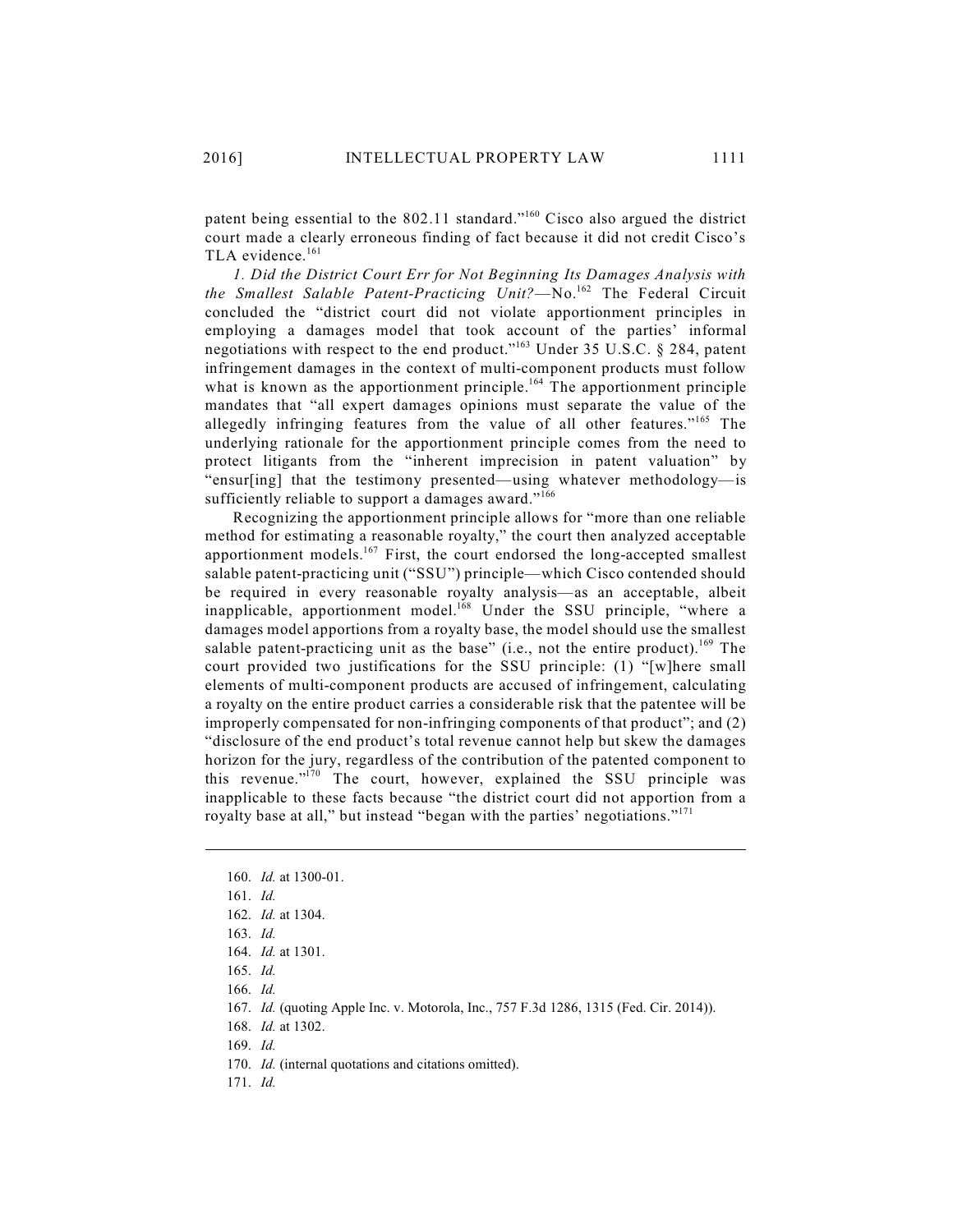Second, the court approved of using comparable licenses as a valid apportionment model. $172$  Under a comparable license model, rates from comparable licenses are used as a starting point and then adjusted for "differences in the technologies and economic circumstances of the contracting parties."<sup>173</sup> Such a model, the court explained, "is typically reliable because the parties are constrained by the market's actual valuation of the patent."<sup>174</sup> Thus, because negotiations between Cisco and CSIRO were precisely over the value of the '069 Patent, the court reasoned this comparable license starting point already builds in apportionment and the SSU principle is unnecessary.<sup>175</sup>

*2. Did the District Court Err by Not Adjusting the* Georgia-Pacific *Factors to Account for the SEP Status of the Patent?—Yes.*<sup>176</sup> The district court erred under *Ericsson* "because it failed to account for any extra value accruing to the '069 Patent from the fact that it is essential to the 802.11 standard."<sup>177</sup> Specifically, the district court failed to account for the added value to the '069 Patent caused by its inclusion in the 802.11 standard by analyzing *Georgia-Pacific* factors eight, nine, and ten<sup>178</sup>—factors which *Ericsson* calls out as irrelevant in cases involving SEPs.<sup>179</sup> Indeed, the court explained under *Ericsson*, that SEPs give rise to two important apportionment issues: (1) "the patented feature must be apportioned from all of the unpatented features reflected in the standard"; and (2) "the patentee's royalty must be premised on the value of the patented feature, not any value added by the standard's adoption of the patented technology." 180

In arguing the district court was correct in its analysis, CSIRO argued the principles identified in *Ericsson* were inapplicable because such principles are only relevant to RAND-encumbered patents.<sup>181</sup> The court dismissed CSIRO's argument for two reasons: (1) CSIRO's argument was based on an improper reading of *Ericsson*, which explicitly held that "the adjustments to the *Georgia-Pacific* factors apply equally to RAND-encumbered patents and SEPS"; and (2) if the court failed to recognize these principles in the context of non-RAND encumbered patents, then "patentees would receive all of the benefit created by standardization—benefit that would otherwise flow to consumers and businesses

178. *Georgia-Pacific* factor eight relates to "[t]he established profitability of the product made under the patent; its commercial success; and its current popularity." *Id.* at 1305 (quoting Georgia-Pacific Corp. v. U.S. Plywood Corp., 318 F. Supp. 1116, 1120 (S.D.N.Y. 1970)). *Georgia-Pacific* factors 9 and 10 relate to the "advantages of the patented invention." *Id.*

179. *Id.*

180. *Id.* at 1304 (quoting Ericsson, Inc. v. D-Link Sys, Inc., 773 F.3d 1201, 1232 (Fed. Cir. 2014)).

181. *Id.*

<sup>172.</sup> *Id.* at 1303.

<sup>173.</sup> *Id.*

<sup>174.</sup> *Id.*

<sup>175.</sup> *Id.*

<sup>176.</sup> *Id.* at 1304.

<sup>177.</sup> *Id*.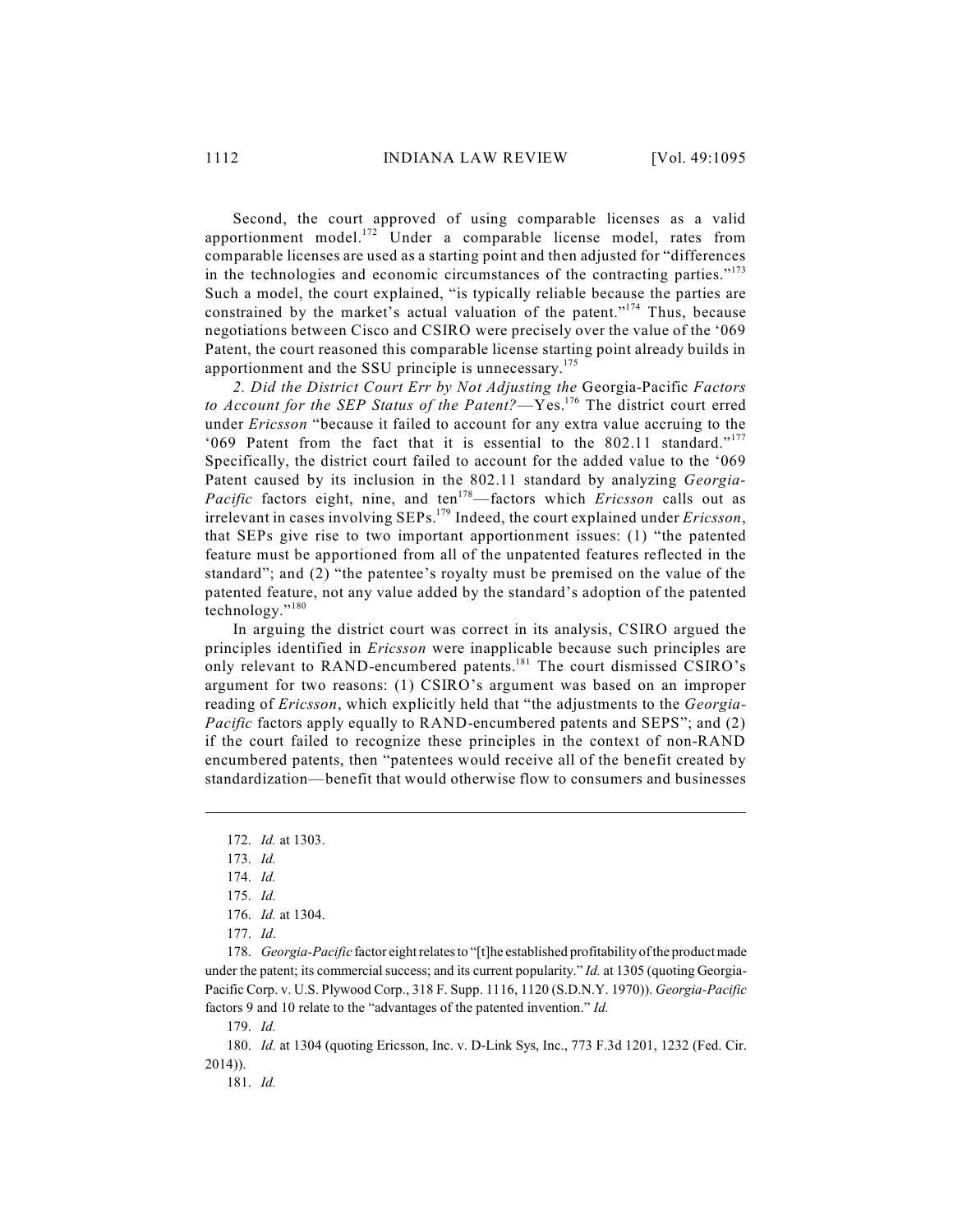practicing the standard."<sup>182</sup> The court went on to explain, on remand, that the district court should also account for the possibility that CSIRO's licensing rate negotiations (e.g., the Rate Card rates) could have been impacted by the '069 Patent's adoption in the 802.11 standard.<sup>183</sup>

*3. Did the District Court Clearly Err by Not Crediting the TLA*  $Evidence?$ —Yes.<sup>184</sup> Under a deferential standard of review, the court found "clear error in at least three of the district court's reasons for rejecting the TLA" in its damages methodology.<sup>185</sup> First, the court found clear error in the district court's rationale that the TLA was untimely, having been signed approximately five years prior to the hypothetical negotiation date at issue.<sup>186</sup> The court explained although the original TLA was finalized five years prior to the hypothetical negotiation dates, the district court ignored the fact the TLA was twice amended about the time the hypothetical negotiations would have taken place.<sup>187</sup> Second, the court found clear error in the district court's rationale that the TLA was not evidence of arm's length negotiations because Radiata, the original TLA licensee, was "founded by three Australian individuals on CSIRO's campus."<sup>188</sup> Again, however, the court explained the district court ignored the TLA amendments, which were executed after Cisco acquired Radiata, thus eliminating any "special relationship" that may have once existed with CSIRO.<sup>189</sup> Finally, the court found clear error with the district court's rationale that the TLA was flawed because it used "chip prices as the royalty base"—a rationale in direct contradiction to "*Ericsson*'s holding that a license may not be excluded solely because of its chosen royalty base."<sup>190</sup> In view of these flaws, the court remanded the issue to the district court for reevaluation consistent with its analysis.<sup>191</sup>

### *C. The Future of SEP Infringement Damages Jurisprudence*

How the Federal Circuit's decision in *Commonwealth Scientific & Industrial Research Organisation* will affect subsequent patent infringement damages cases involving SEPs remains unclear. A number of commentators, however, have expressed skepticism with parts of the Federal Circuit's opinion. For example, Professor Thomas F. Cotter, a respected patent remedies expert, disagreed with the Federal Circuit's second holding that "damages for the infringement of an SEP should not reflect the additional value resulting from standardization." $192$  In

<sup>182.</sup> *Id.* at 1304-05.

<sup>183.</sup> *Id.* at 1305-06.

<sup>184.</sup> *Id.* at 1306.

<sup>185.</sup> *Id.*

<sup>186.</sup> *Id.*

<sup>187.</sup> *Id.*

<sup>188.</sup> *Id.*

<sup>189.</sup> *Id.* at 1306-07.

<sup>190.</sup> *Id.* at 1307.

<sup>191.</sup> *Id.*

<sup>192.</sup> Thomas F. Cotter, *Damages Issues in* CSIRO v. Cisco, COMP. PAT. REMEDIES (Dec. 3,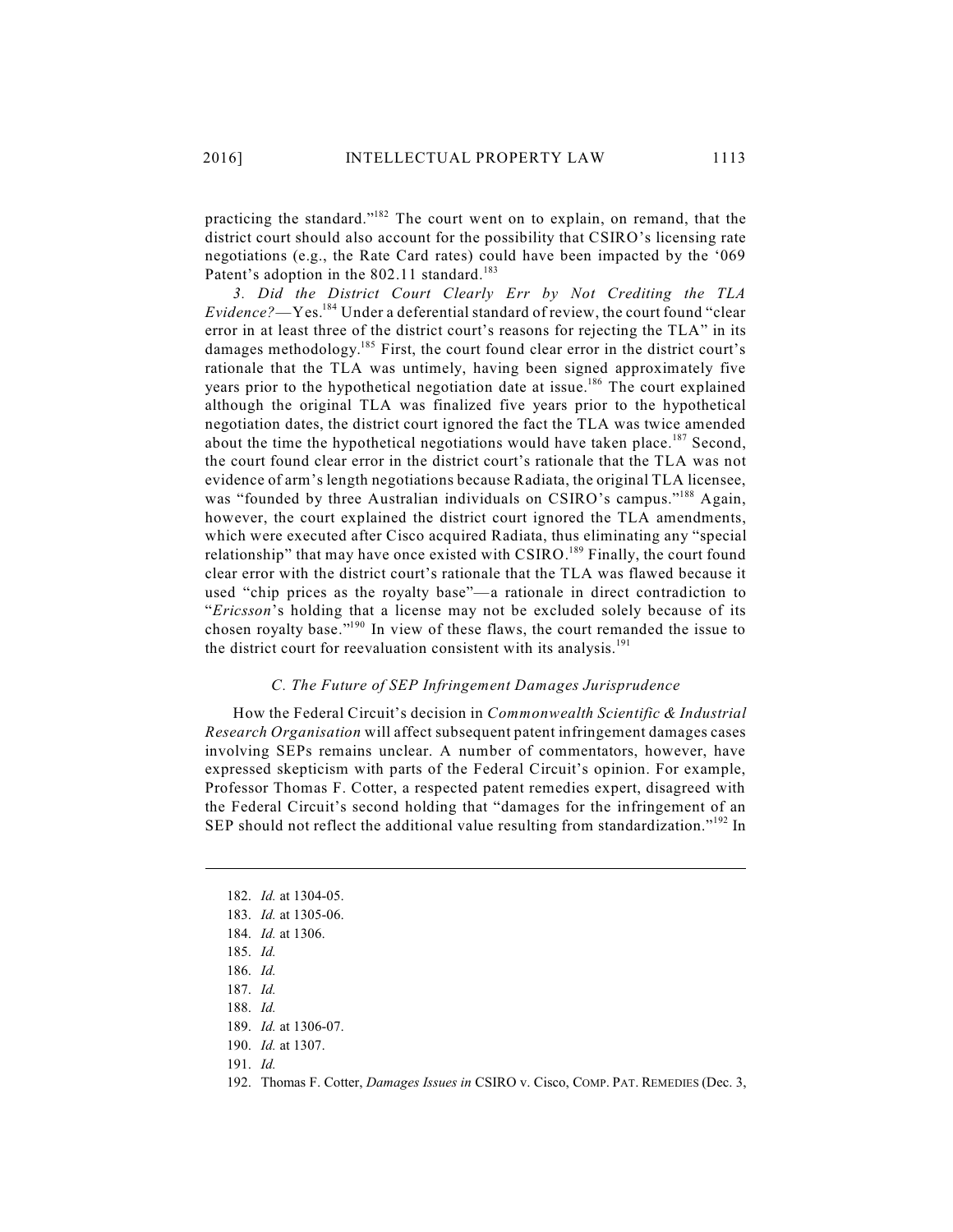particular, Professor Cotter explained that "[a] technology adopted into a standard necessarily is more valuable to users than one that [is not]."<sup>193</sup> Professor Jorge L. Contreras, on the other hand, proposed the Federal Circuit's second holding implies there is no "difference in the royalty payable with respect to a RANDencumbered SEP and the royalty payable with respect to an unencumbered  $SEP, "194}$  which may be problematic.

### VI. ENHANCED DAMAGES: *HALO ELECTRONICS, INC. V. PULSE ELECTRONICS, INC.* AND *STRYKER CORP. V. ZIMMER, INC.*

This section and the one following (which addresses design patent issues in the *Apple v. Samsung* saga) discuss matters at the U.S. Supreme Court taking place after September 30, 2015, which would otherwise be the terminal date for the subject matter of this Article. Given the mouthwatering excitement these forthcoming Supreme Court matters generate though, the authors could not resist the opportunity to at least preview them.

You are probably pondering, "What has caused such anticipation?" Well, the first preview section discusses how the Supreme Court will soon address the enhanced damages section of the Patent Act: "[T]he court may increase the damages up to three times the amount found or assessed."<sup>195</sup> These days, for § 284, the Federal Circuit uses a two-part test for determining entitlement to such damages.<sup>196</sup> The Court will decide the propriety of that test as it hears oral argument on February 23, 2016, in the consolidated cases of *Halo Electronics, Inc. v. Pulse Electronics, Inc.* and *Stryker Corporation v. Zimmer, Inc.* The *197* subsections that follow provide a brief procedural history and note some key arguments that should bear on the Supreme Court's forthcoming decision.

#### *A. Procedural History*

The Supreme Court will address the two-part Federal Circuit test, which applies "a two-prong analysis entailing an objective and a subjective inquiry."<sup>198</sup> This test is as follows:

<sup>2015),</sup> http://comparativepatentremedies.blogspot.com/2015/12/damages-issues-in-csiro-vcisco.html [https://perma.cc/8BZ8-FCAL].

<sup>193.</sup> *Id.*

<sup>194.</sup> Jorge L. Contreras, CSIRO v. Cisco*: The Covergence of RAND and Non-RAND Royalties for Standards-Essential Patents*, PATENTLY-O (Dec. 7, 2015), http://patentlyo.com/patent/ 015/12/convergence-royalties-standards.html [https://perma.cc/QMQ9-RLUC].

<sup>195.</sup> 35 U.S.C. § 284 (2012).

<sup>196.</sup> *See In re* Seagate Tech., LLC, 497 F.3d 1360, 1371 (Fed. Cir. 2007).

<sup>197.</sup> *See Granted & Noted Listed: Cases for Argument in October Term 2015*, SUP.CT. U.S., http://www.supremecourt.gov/orders/15grantednotedlist.pdf [https://perma.cc/23ZZ-LY6H] (last updated May 19, 2016).

<sup>198.</sup> Halo Elecs., Inc. v. Pulse Elecs., Inc., 769 F.3d 1371, 1381-82 (Fed. Cir. 2014), *petition for reh'g en banc denied*, 780 F.3d 1357 (Fed. Cir. 2015), *cert. denied*, 136 S. Ct. 236 (2015).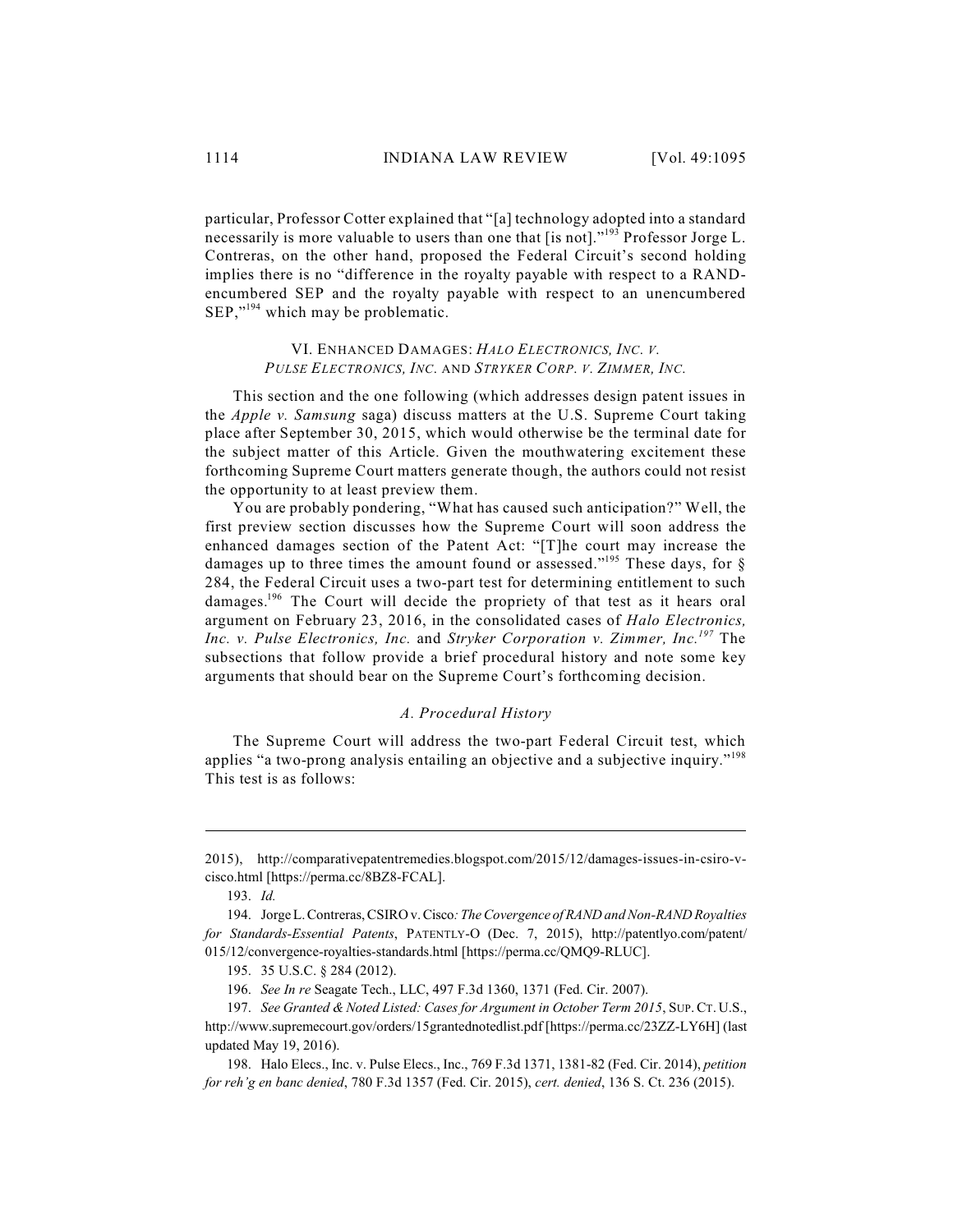First, "a patentee must show by clear and convincing evidence that the infringer acted despite an objectively high likelihood that its actions constituted infringement of a valid patent. . . . Second, if the "threshold objective standard is satisfied, the patentee must also demonstrate that this objectively-defined risk . . . was either known or so obvious that it should have been known to the accused infringer."<sup>199</sup>

In casual terms, this test is often referred to as the "*Seagate* test."

In both *Halo* and *Stryker*, the Federal Circuit ruled in favor of the accused infringer based on the objective prong. In *Halo*, the court ruled that "although Pulse [the accused infringer] was ultimately unsuccessful in challenging the validity of the Halo patents, Pulse did raise a substantial question as to the obviousness of the Halo patents."<sup>200</sup> Likewise, in *Stryker*, the court pointed out how "[a]n objective assessment of the case shows that Zimmer presented reasonable defenses to all of the asserted claims of Stryker's patents."<sup>201</sup> In short, the ability of each accused infringer to develop a reasonable defense saved the day.

The Federal Circuit denied both patentees' efforts to obtain an en banc rehearing.<sup>202</sup> As a result, in June 2015, the patentee in each case (Halo in one, and Stryker in the other) petitioned the Supreme Court for a Writ of Certiorari. The Court consolidated these cases because each presented a similar, primary issue:

Whether the Federal Circuit erred by applying a rigid, two-part test for enhancing patent infringement damages under 35 U.S.C. § 284, that is the same as the rigid, two-part test this Court rejected last term in *Octane Fitness, LLC v. ICON Health & Fitness, Inc.*, 134 S. Ct. 1749 (2014) for imposing attorney fees under the similarly-worded 35 U.S.C.  $\S 285.^{203}$ 

Has the Federal Circuit improperly abrogated the plain meaning of 35 U.S.C. § 284 by forbidding any award of enhanced damages unless there is a finding of willfulness under a rigid, two-part test, when this Court recently rejected an analogous framework imposed on 35 U.S.C. § 285, the statute providing for attorneys' fee awards in exceptional cases?<sup>204</sup>

<sup>199.</sup> *Id.* at 1382.

<sup>200.</sup> *Id.* Although Pulse Electronics, Inc. and Pulse Electronics Corporation are both Respondents, this Section will refer to these Respondents collectively as "Pulse."

<sup>201.</sup> Stryker Corp. v. Zimmer, Inc., 782 F.3d 649, 661 (Fed. Cir. 2014), *cert. granted in part*, 136 S. Ct. 356 (2015).

<sup>202.</sup> *See Halo Elecs*., 780 F.3d 1357 (Fed. Cir. 2014); Stryker Corp. v. Zimmer, Inc., 596 Fed. App'x. 924 (Fed. Cir.), *cert. granted in part*, 136 S. Ct. 356 (2015).

<sup>203.</sup> Petition for Writ of Certiorari, at i, Halo Elecs., Inc. v. Pulse Elecs., Inc., No. 14-1513 (U.S. cert granted Oct. 5, 2015).

<sup>204.</sup> Petition for Writ of Certiorari, at i, Stryker Corp. v. Zimmer, Inc., No. 14-1520 (U.S. cert. granted Oct. 19, 2015) [hereinafter Stryker Petition].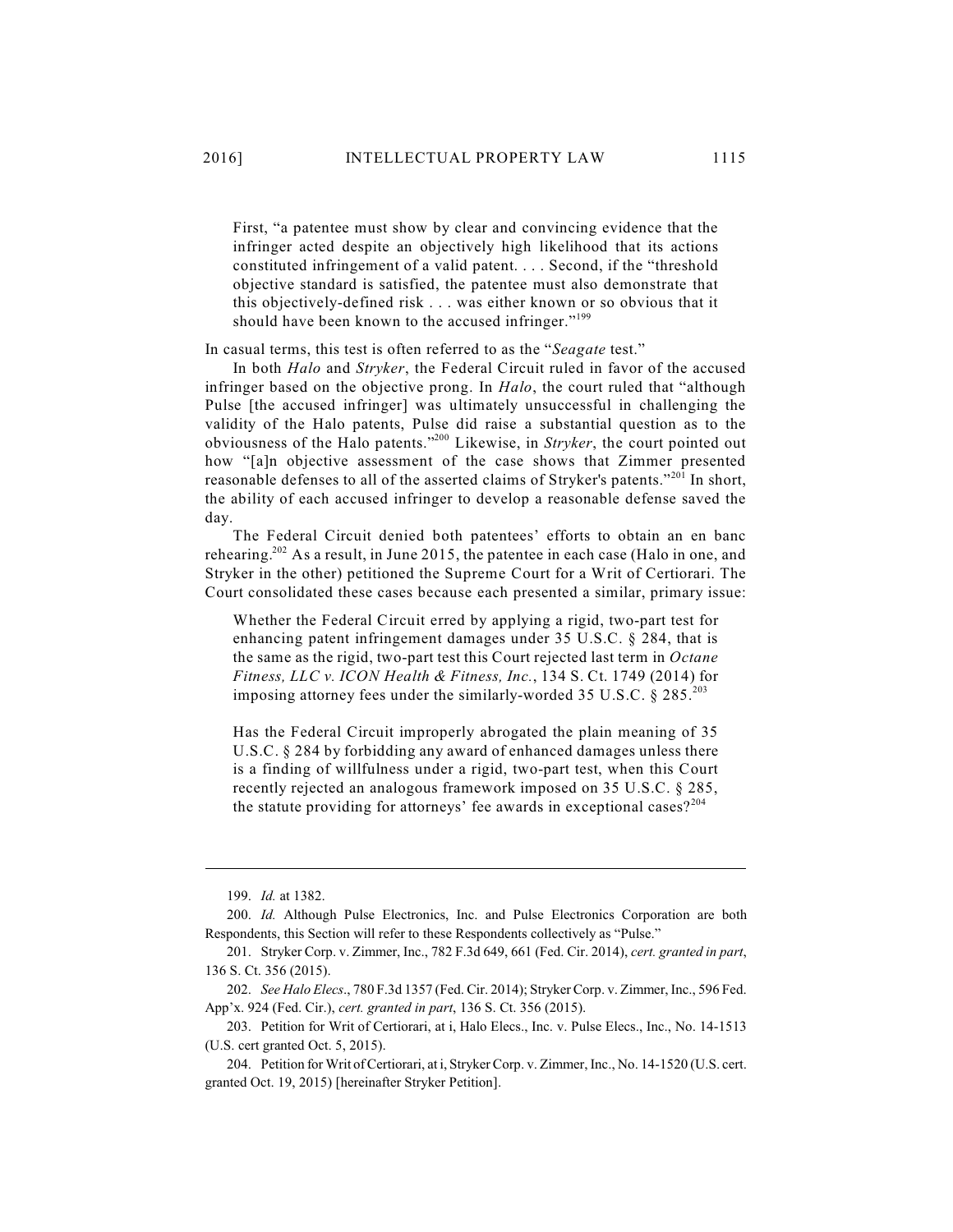### *B. Instructiveness of Earlier Patent Act Language*

Petitioners and Respondents—to no one's surprise—believe history is on their side. Looking back in time, the Patent Act of 1836 provided for enhanced damages, just as modern law does today: "[I]t shall be in the power of the court to render judgment for any sum above the amount found by such verdict as the actual damages sustained . . . according to the circumstances of the case."<sup>205</sup> How courts interpreted this language over the next century, leading up to the Patent Act of 1952, depends on which side you ask.

On the one hand, how might Petitioners view the 1836 language? They trumpet the Supreme Court's *Seymour v. McCormick*, which reasoned that this enhanced damages provision stemmed from the fact that "[e]xperience had shown the very great injustice of a horizontal rule equally affecting all cases, without regard to their peculiar merits."<sup>206</sup> That is, "[t]he defendant who acted in ignorance or good faith, claiming under a junior patent, was made liable to the same penalty with the wanton and malicious pirate." $2^{07}$  According to Petitioners, by addressing the "peculiar merits," courts could handle each accused infringer as an individual, given culpability among such infringers varied from case to case. In the decades that followed, courts applied this individualized approach, awarding enhanced damages based on conduct ranging from "malice or bad faith" to mere carelessness. 208

On the other hand, how does Respondents' perspective shape up? Well, they thump *Seymour* also, reading that case for the lesson that "a jury may inflict vindictive or exemplary damages" only "where the injury is wanton or malicious."<sup>209</sup> After Seymour, myriad circuit court cases articulated similar standards that ranged from "wanton, deliberate, and willful," to "flagrant," to "intentional."<sup>210</sup> Like Petitioners, Respondents brandish their own catalog of favorable cases that followed *Seymour*, albeit articulating canons contrary to Petitioners' preferred precedents. What is more, subsequent Supreme Court cases *Aro Manufacturing Co. v. Convertible Top Replacement Co.* and *Dowling v. United States* echoed standards for enhanced damages similar to the "wanton and

<sup>205.</sup> Patent Act of 1836, 5 Stat. 117.

<sup>206.</sup> 57 U.S. 480, 488 (1854); Petitioner's Opening Brief, Halo Elecs., Inc. v. Pulse Elecs., Inc., No. 14-1513 (U.S. cert granted Oct. 5, 2015), 2015 WL 9450143, at \*14 [hereinafter Halo Opening Brief]; Brief for the Petitioners, Stryker Corp. v. Zimmer, Inc., No. 14-1520 (U.S. cert. granted Oct. 19, 2015), 2015 WL 8754930, at \*27 [hereinafter Stryker Opening Brief].

<sup>207.</sup> *Seymour*, 57 U.S. at 488; Halo Opening Brief, *supra* note 206, at \*14.

<sup>208.</sup> Stryker Opening Brief, *supra* note 206, at \*32-33.

<sup>209.</sup> *Seymour*, 57 U.S. at 489; Brief in Opposition to Petition for a Writ of Certiorari, Halo Elecs., Inc. v. Pulse Elecs., Inc., No. 14-1513 (U.S. cert granted Oct. 5, 2015), 2015 WL 5042893, at \*19 [hereinafter Pulse Opposition]; Brief in Opposition, Stryker Corp. v. Zimmer, Inc., No. 14- 1520 (U.S. cert. granted Oct. 19, 2015), 2015 WL 4538188, at \*16 [hereinafter Zimmer Opposition].

<sup>210.</sup> Zimmer Opposition, *supra* 209, at \*17-18.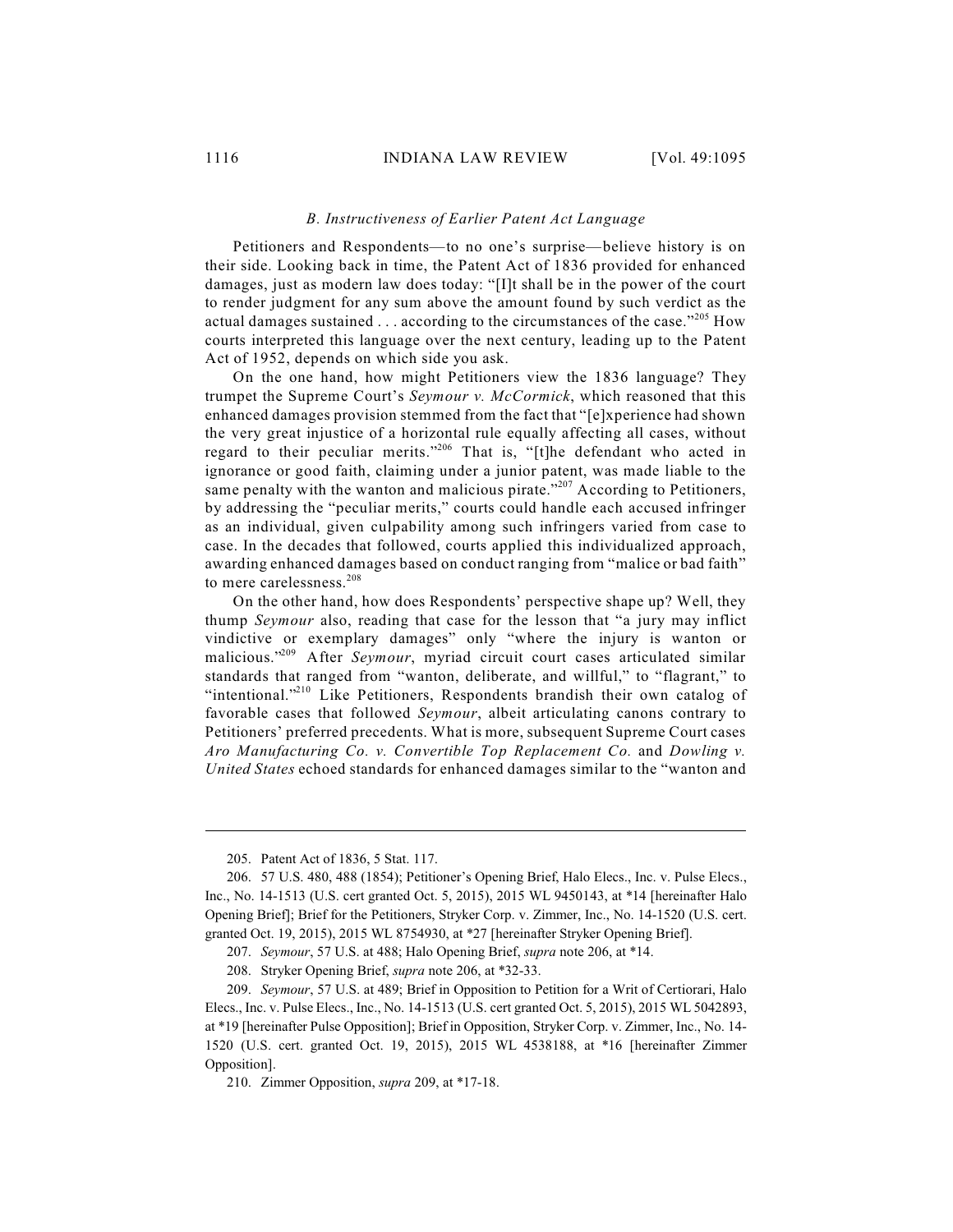malicious" standard that *Seymour* purportedly endorsed. 211

With these divergent interpretations, both Petitioners and Respondents agree that the Patent Act of 1952—the enhanced damages statutory language in the 1952 Act persists today—strove to maintain the status quo at the time of the Act's passage with respect to enhanced damages, which was founded in mid-nineteenth century statutory language and Supreme Court precedent.<sup>212</sup> Thus, the correct historical interpretation of enhanced damages might influence how the Court interprets § 284 today. And today, the relevant language in the 1952 Act is brief: "[T]he court may increase the damages up to three times the amount found or assessed."<sup>213</sup> Given this nondescript phraseology, which side's rendition of history will the Supreme Court endorse?

### *C. Flexibility Now as Then?*

Perhaps most instructive, according to Petitioners, are cases in which the Court has interpreted other pecuniary sections of the Patent Act. First, two recent cases addressing attorney's fees suggest the Supreme Court might implement a flexible rule where it finds nonrestrictive statutory text.<sup>214</sup> Specifically, the Court has observed that the section addressing attorney's fees, 35 U.S.C. § 285, just like the text of § 284, imposes "no precise rule or formula" and is, instead, "inherently flexible."<sup>215</sup> In fact,  $\S$  284 is freed from restriction to an even greater extent given that the text of § 285 limits its applicability to "exceptional cases"; without such a restriction in § 284, its text is "even broader" and, as such, "[n]o basis exists for a rigid, multi-prong test that makes any one fact dispositive."216

Second, the Supreme Court has chided courts for their addition of a common law test to another part of § 284. In *General Motors Corp. v. Devex Corp.*, the Court criticized how an "exceptional circumstances" test had developed "as a matter of federal common law" to control when a court could award prejudgment interest under § 284.<sup>217</sup> The explicit text of § 284 was most telling: "By contrast, § 284 gives a court general authority to fix interest and costs. On the face of §

<sup>211.</sup> *Seymour*, 57 U.S. at 489; Pulse Opposition, *supra* note 209, at \*19; Zimmer Opposition, *supra* note 209, at \*16-17.

<sup>212.</sup> Zimmer Opposition, *supra* note 209, at \*16-17; Halo Opening Brief, *supra* note 206, at \*14-15; Stryker Opening Brief, *supra* note 206, at \*28.

<sup>213.</sup> Patent Act of 1952, 66 Stat. 797.

<sup>214.</sup> *See* Octane Fitness, LLC v. Icon Health & Fitness, Inc., 134 S. Ct. 1749 (2014); Highmark Inc. v. Allcare Health Mgmt. Sys., Inc., 134 S. Ct. 1744 (2014). At least one commentator has predicted that "the Supreme Court is very likely to require flexibility—what is unclear is what level of flexibility will be allowed." Dennis Crouch, *Supreme Court To Hear Cases on Federal Circuit's Rigid Limits on Treble Damages*, PATENTLY-O (Oct. 19, 2015), http://patentlyo.com/patent/2015/10/supreme-circuits-damages.html[https://perma.cc/SA3X-4P38].

<sup>215.</sup> *Octane Fitness*, 134 S. Ct. at 1756; Stryker Opening Brief, *supra* note 206, at \*19.

<sup>216.</sup> Halo Opening Brief, *supra* note 206, at \*18.

<sup>217.</sup> General Motors Corp. v. Devex Corp., 461 U.S. 648, 653 (1983); Halo Opening Brief, *supra* note 206, at \*19; Stryker Opening Brief, *supra* note 206, at \*19.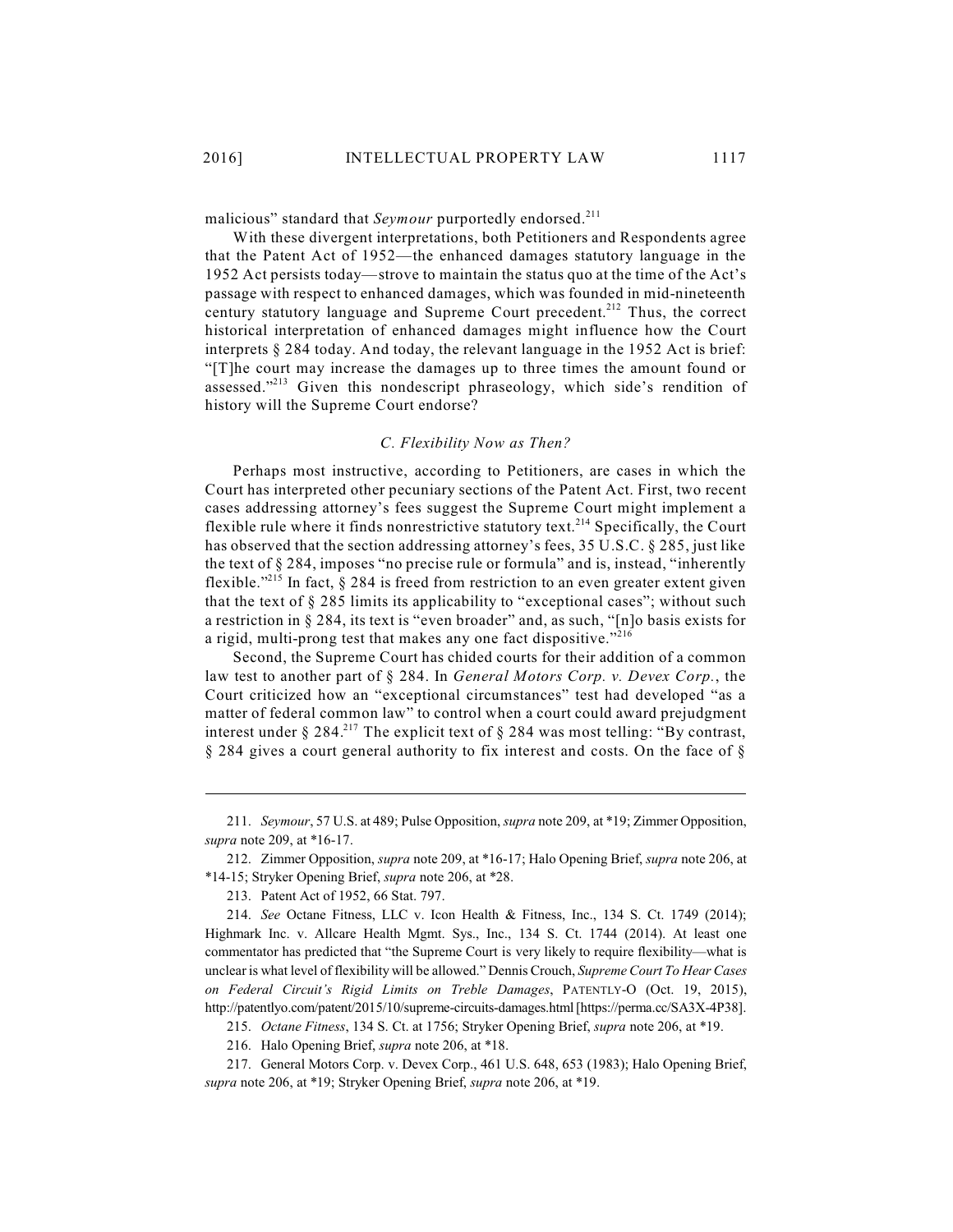284, a court's authority to award interest is not restricted to exceptional circumstances, and there is no warrant for imposing such a limitation." 218 According to Petitioners, because both parts of § 284 feature "no limiting language whatsoever," the Court should follow its previous approach from *General Motors*. 219

Respondents differs in how they connect the precedential dots. That is, the Supreme Court's treatment of § 285 is unhelpful because § 285 provides for compensatory damages, while  $\S$  284 provides for punitive damages.<sup>220</sup> The punitive damages in § 284 require proof of willful infringement, according to more than a century of precedent, starting with *Seymour*.<sup>221</sup> In fact, the Supreme Court and circuit court cases should, according to Respondents, indicate the clear association between punitive damages and willfulness. And given this association, the objective test for willfulness that the Supreme Court formulated in *Safeco Insurance Co. of America v. Burr* is the proper test for punitive damages in § 284.<sup>222</sup> Therefore, because the *Seagate* test relied on *Safeco*—which the Supreme Court has yet to overrule—that test should remain the standard for enhanced damages in  $\S$  284 and the Federal Circuit's analyses below were correct. 223

### *D. A Boon or a Bust for Defendants?*

Looking ahead, the Supreme Court's decision in these consolidated cases will either strengthen or weaken accused infringers' ability to fend off infringement allegations. If the Court upholds the *Seagate* test, then developing a reasonable defense could save many accused infringers from facing enhanced damages. If the Court strikes down the *Seagate* test, then accused infringers might face lessthan-certain obstacles in their efforts to avoid enhanced damages, especially if the Court devises a "totality of the circumstances" approach.

### VII. DESIGN PATENT DAMAGES: *SAMSUNG ELECTRONICS CO. V. APPLE INC.*

Not often does a patent case—here, perhaps a patent war—captivate both the international business community and casual news watchers. But then again, never before has a patent case involved devices that appear in the pockets of over a billion people. In 2014, *Vanity Fair* measured the legal battle between Apple and Samsung as one "on a scale almost unprecedented in business history."<sup>224</sup> And to add to the drama (pun intended), Michael Fassbender received an

<sup>218.</sup> *General Motors*, 461 U.S. at 653.

<sup>219.</sup> Stryker Petition, *supra* note 204, at \*23.

<sup>220.</sup> Pulse Opposition, *supra* note 209, at \*14; Zimmer Opposition, *supra* note 209, at \*19.

<sup>221.</sup> Pulse Opposition, *supra* note 209, at \*14; Zimmer Opposition, *supra* note 209, at \*20.

<sup>222.</sup> Zimmer Opposition, *supra* note 209, at \*20.

<sup>223.</sup> *Id.*; Pulse Opposition, *supra* note 209, at \*14.

<sup>224.</sup> Kurt Eichenwald, *The Great Smartphone War*, VANITY FAIR (May 31, 2014, 8:00 PM), http://www.vanityfair.com/news/business/2014/06/apple-samsung-smartphone-patent-war [https://perma.cc/79KE-LK8M].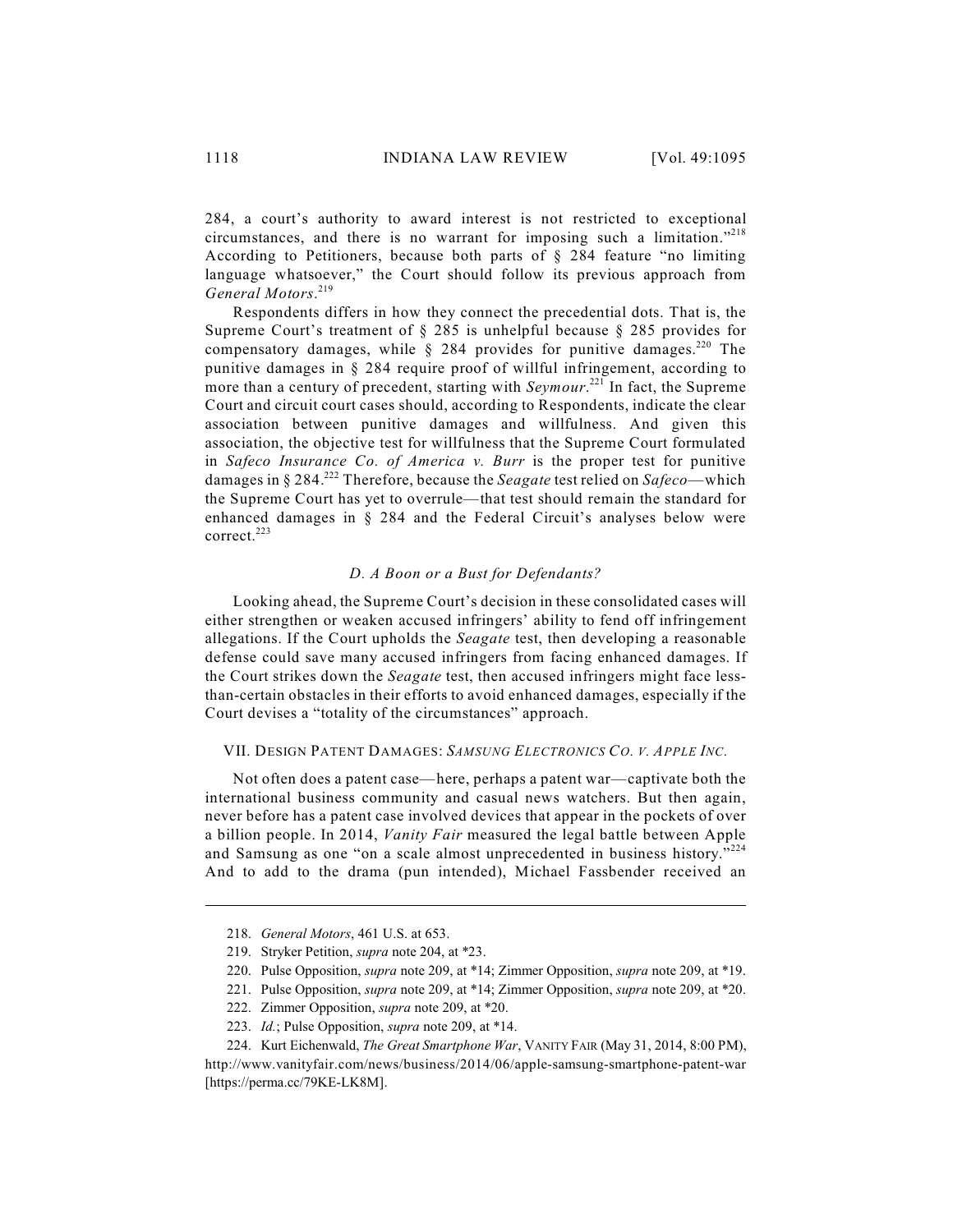Academy Award nomination for Actor in a Leading Role for his 2015 portrayal of a named inventor of two of the three design patents at issue.<sup>225</sup>

So here we are! On December 14,  $2015$ ,  $226$  Samsung Electronics Co. among other Samsung entities ("Samsung") filed a petition for a Writ of Certiorari with the U.S. Supreme Court asking the Court to address, in the context of design patents, claim construction and damages. The specific issues are as follows:

1. Where a design patent includes unprotected non-ornamental features, should a district court be required to limit that patent to its protected ornamental scope?

2. Where a design patent is applied to only a component of a product, should an award of infringer's profits be limited to those profits attributable to the component?

### *A. Procedural History*

At the Federal Circuit, Samsung contested the district court's instructions to the jury, which failed "to exclude the functional aspects of the design patents either in the claim construction or elsewhere in the infringement jury instructions."<sup>227</sup> But the Federal Circuit found no error.<sup>228</sup> To the contrary, the court indicated that a proper construction need only "include[] the ornamental aspects of" the patented components and that "it is the non-functional, design aspects that are pertinent to determinations of infringement." $^{229}$  As the district court provided jury instructions consonant with these maxims, the Federal Circuit upheld the jury's decision.<sup>230</sup>

Samsung also challenged the district court's damages assessment, which "award[ed] Samsung's entire profits on its infringing smartphones as damages."<sup>231</sup> According to Samsung, Apple failed to show the patented features caused Samsung's sales—Samsung argued that design patent damages should require such causation.<sup>232</sup> But according to the Federal Circuit, Congress rejected this "causation" approach to damages and 35 U.S.C. § 289, which provides for design patent damages, "explicitly authorizes the award of total profit from the article of manufacture bearing the patented design."233

<sup>225.</sup> *2015 Oscar Nominees*, OSCARS, http://oscar.go.com/nominees [https://perma.cc/GL3H-QGHC] (last visited May 20, 2016). Here is a hint about which inventor: his name is Steve Jobs.

<sup>226.</sup> Yes, September 30, 2015, would otherwise be the terminal date for the subject matter of this Article, but as indicated above, the authors could not, in good conscience, fail to preview the case covered in this Section.

<sup>227.</sup> Apple, Inc. v. Samsung Elecs. Co., 786 F.3d 983, 998 (Fed. Cir. 2015), *cert. granted in part*, 136 S. Ct. 1453 (2016).

<sup>228.</sup> *Id.* at 999.

<sup>229.</sup> *Id.*

<sup>230.</sup> *Id.*

<sup>231.</sup> *Id.* at 1001.

<sup>232.</sup> *Id.*

<sup>233.</sup> *Id.* at 1001-02. The Federal Circuit noted in a footnote twenty-seven law professors in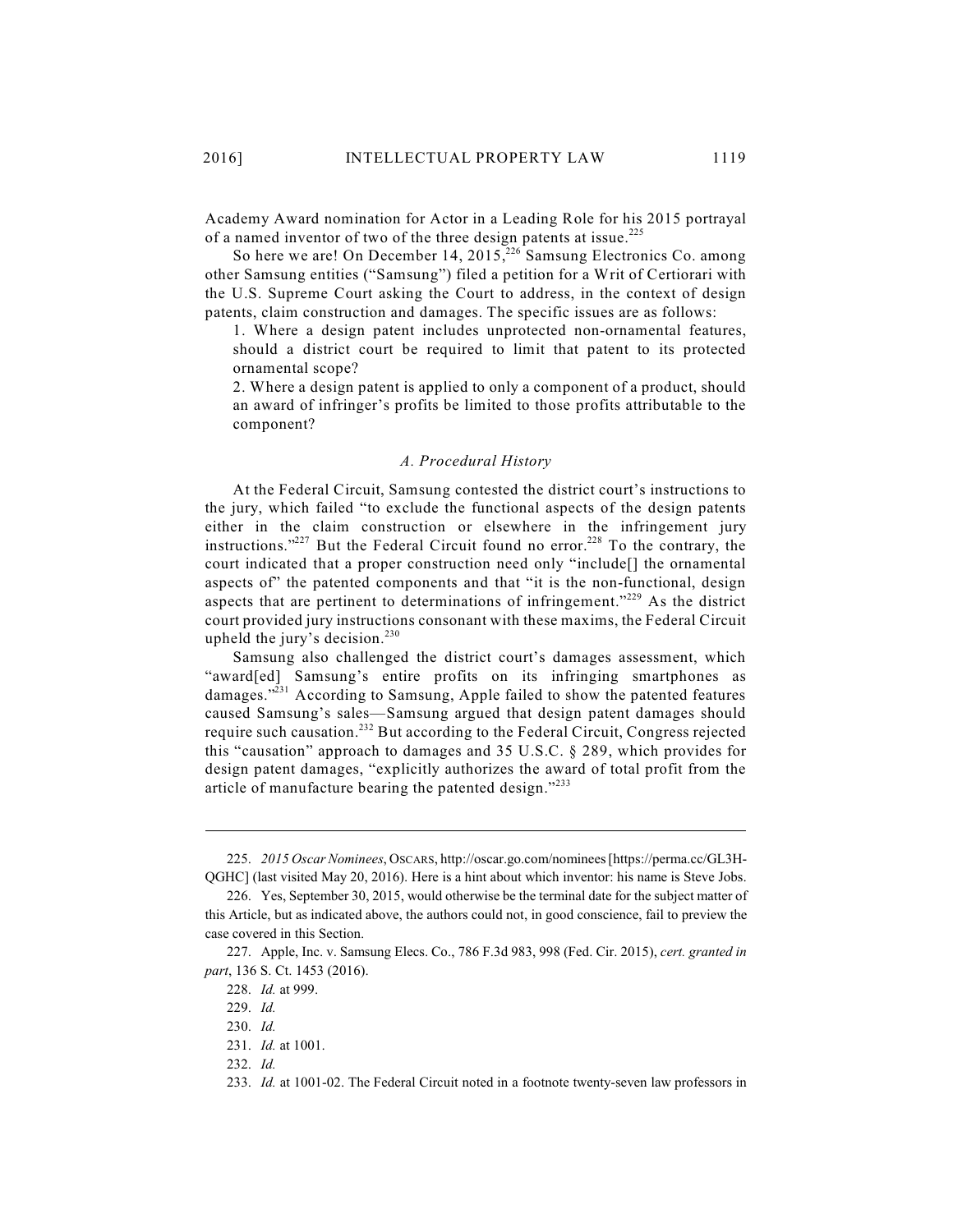### *B. Supposed Claim Construction Confusion*

Samsung's petition requested clarity amidst the cloudiness of design patent claim construction. To Samsung, it is not what the Federal Circuit has said, it is instead what that court has yet to say.<sup>234</sup> In particular, although the Federal Circuit has instructed courts to account for ornamental aspects, the Federal Circuit has skirted instructing lower courts about how to address functional features in design patents. 235

Indeed, Samsung began by noting how design patents protect "any new, original and *ornamental* design for an article of manufacture."<sup>236</sup> This language, along with Supreme Court precedent relating design patents to the "decorative arts," should mean that the earlier jury instructions, which never parsed which features should have been within or without the design patents' scopes, were improper. $^{237}$  By requiring express bounds of design patent scope, the Court could cordon off specific intellectual property rights that fall within design patents' purview, just as the Court had done with copyright and trademark law.<sup>238</sup> Samsung believes the proper, express bounds of that scope include ornamental aspects and exclude functional aspects.<sup>239</sup>

The second part of Samsung's claim construction arguments challenged the Federal Circuit's instructions from *Egyptian Goddess, Inc. v. Swisa, Inc.* There, *240* the court reaffirmed that trial courts are not required to provide a verbal description when construing design patents. $241$  But according to Samsung, such leeway permits district courts to avoid providing any "meaningful claim construction," which conflicts with the duty of courts to construe patent claims. $^{242}$ A meaningful claim construction would identify "a design patent's conceptual, functional and ornamental aspects, and instruct a jury not to find infringement based on conceptual or functional similarities." $243$  In short, Samsung asked the Court to determine that design patent construction should *exclude* functional aspects, just as it *includes* the ornamental ones (the first part of its claim construction argument), and do so with a clear verbal construction (the second

an amicus brief argued the damages statute, as is, "makes no sense in the modern world." *Id.* at 1002 n.1. The court then suggested making such arguments to Congress. *Id.*

<sup>234.</sup> *See generally* Petition for a Writ of Certiorari, Samsung Elecs. Co. v. Apple, Inc., No. 15-1777 (U.S. cert. granted in part Mar. 21, 2016), 2015 WL 10435543 [hereinafter Samsung Petition].

<sup>235.</sup> *Id.* at \*21-25.

<sup>236.</sup> *Id.* at \*4 (emphasis in original).

<sup>237.</sup> *Id.* at \*22.

<sup>238.</sup> *Id.* at \*23-24.

<sup>239.</sup> *Id.*

<sup>240.</sup> 543 F.3d 665 (Fed. Cir. 2008).

<sup>241.</sup> *Id.* at 679.

<sup>242.</sup> Samsung Petition, *supra* note 234, at \*24-25.

<sup>243.</sup> *Id.* at \*25.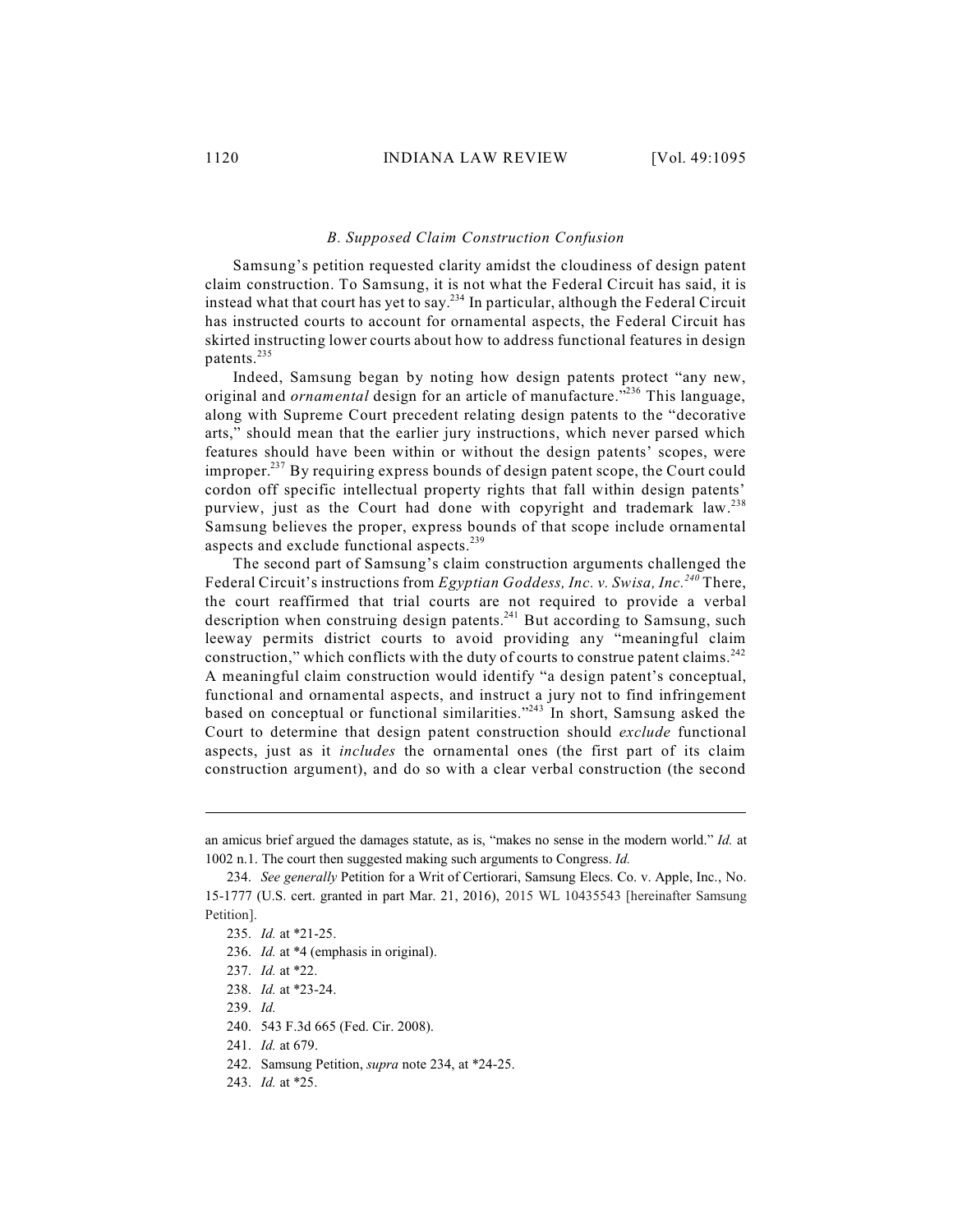part of its argument).

### *C. Damages for Modern Designs*

Samsung also sought review of 35 U.S.C. § 289, which provides an infringer is liable for "any article of manufacture . . . to the extent of his total profit . . . but [the patentee] shall not twice recover the profit made from the infringement."<sup>244</sup> According to Samsung, the Federal Circuit misunderstood two parts of this language.<sup>245</sup>

First, Samsung contended that the Federal Circuit took "article of manufacture" too literally.<sup>246</sup> Older circuit court cases recognized how such an "article" was meant to be confined to the particular "subject of the patent"; why should patents to constituent parts lead to damages awards based on the sales of whole devices? $247$  What is more, Samsung pointed out how, in the modern context, the Federal Circuit's approach fails to provide a reasonable approach to products such as smartphones, which incorporate thousands of features, each of which could be subject to design or utility patent protection.<sup>248</sup>

Second, Samsung accused the Federal Circuit of ignoring the "made from the infringement" language of the statute.<sup>249</sup> This language, according to Samsung, creates a causation requirement for the accurate calculation of damages.<sup>250</sup> Under the Federal Circuit's interpretation, Samsung drew up a doomsday scenario: "[U]nder the Federal Circuit's approach, the . . . patentee can obtain 100% of *infringer's profits* despite the patent's same minimal contribution."<sup>251</sup> This could lead to a patentee collecting all of an infringer's profits based on a trivial, although patented, feature in a smartphone.<sup>252</sup>

### *D. Big Changes Ahead (Maybe?)*

And so we await the Supreme Court's decision on whether to grant review. Such review might lead to a total reformation in the area of design patent law. In the event of the Supreme Court's denial, however, at least if you ask Samsung, uncertainties would persist in design patent litigation. Will the Supreme Court heed Samsung's pleas?<sup>253</sup>

- 245. Samsung Petition, *supra* note 234, at \*28-32.
- 246. *Id.* at \*27-32.

<sup>244.</sup> 35 U.S.C. § 289 (2012).

<sup>247.</sup> *Id.* at \*28-29.

<sup>248.</sup> *Id.* at 29.

<sup>249.</sup> *Id.* at 27.

<sup>250.</sup> *Id.* at 30.

<sup>251.</sup> *Id.* (emphasis in original).

<sup>252.</sup> *Id.* at 31.

<sup>253.</sup> On March 21, 2016, the Supreme Court granted certiorari on the second question Samsung presented, which relates to design patent damages. *Samsung Elecs. Co. v. Apple Inc.*, 136 S. Ct. 1453 (2016).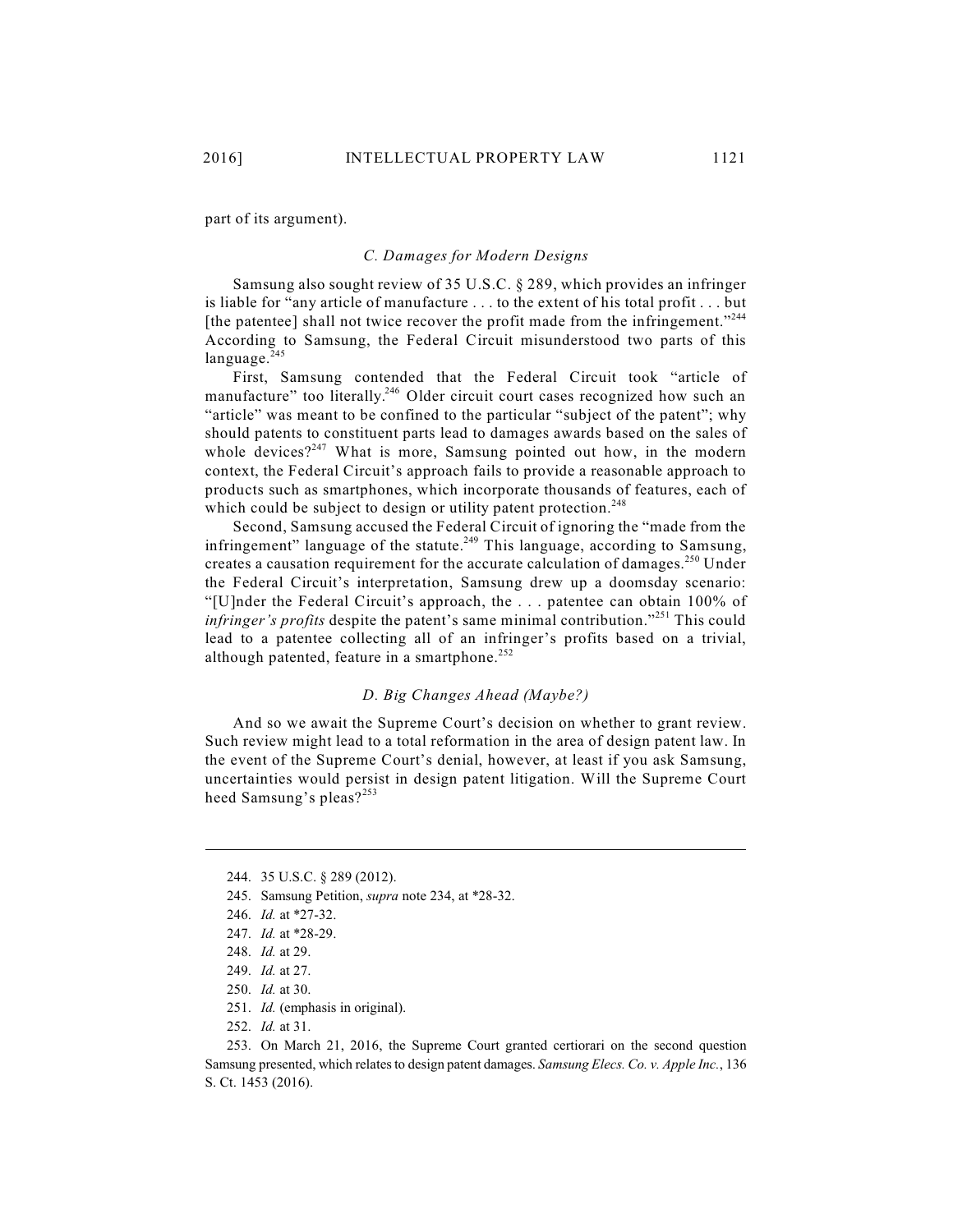#### VIII. TACKING AS AN ISSUE OF FACT: *HANA FINANCIAL, INC. V. HANA BANK*

In *Hana Financial, Inc. v. Hana Bank*, the U.S. Supreme Court addressed whether tacking in trademark law is an issue of law (i.e., for the judge to decide) or an issue of fact (i.e., for the jury to decide).<sup>254</sup> In a unanimous decision led by Justice Sonia Sotomayor, the Court held that tacking in trademark law is an issue of fact, primarily because the "inquiry operates from the perspective of an ordinary purchaser or consumer."<sup>255</sup>

### *A. Background*

In 1994, Respondent Hana Bank, formerly Korea Investment Finance Corporation, began offering financial services to Korean expatriates in the United States under the name "Hana Overseas Korean Club."<sup>256</sup> In 1995, Petitioner Hana Financial began using its name in commerce and obtained a federal trademark registration one year later.<sup>257</sup>

In 2007, Hana Financial sued Hana Bank, alleging trademark infringement.<sup>258</sup> Hana Bank denied infringement "by invoking the tacking doctrine and claiming" it had used its mark in commerce prior to Hana Financial.<sup>259</sup> After submitting the tacking issue to the jury, the jury returned a verdict of non-infringement in favor of Hana Bank.<sup>260</sup> Hana Financial appealed to the Ninth Circuit, which affirmed the jury's verdict and the district court's treatment of the tacking doctrine as an issue of fact.<sup>261</sup> The Court granted certiorari to resolve a split amongst the circuits—whether tacking should be decided by juries (i.e., an issue of fact) or judges (i.e., an issue of law). $^{262}$ 

### *B. Analysis*

In affirming the Ninth Circuit, the Court largely reasoned that the tacking doctrine is a question of fact because it requires inquiring into the mind of a consumer, a fact-intensive determination.<sup>263</sup> As background, tacking, if successfully used, allows a user to maintain an earlier date of the mark's first use in commerce, giving the user priority rights over other users.<sup>264</sup> Under the doctrine, "two marks may be tacked when the original and revised marks are

<sup>254.</sup> Hana Fin., Inc. v. Hana Bank, 135 S. Ct. 907 (2015).

<sup>255.</sup> *Id.* at 909.

<sup>256.</sup> *Id.*

<sup>257.</sup> *Id.* at 910.

<sup>258.</sup> *Id.*

<sup>259.</sup> *Id.*

<sup>260.</sup> *Id.*

<sup>261.</sup> *Id.*

<sup>262.</sup> *Id.*

<sup>263.</sup> *Id.* at 911.

<sup>264.</sup> *Id.* at 909 (quoting Van-Dyne-Crotty, Inc. v. Wear-Guard Corp., 926 F.2dd 1156, 1159 (Fed. Cir. 1991)).